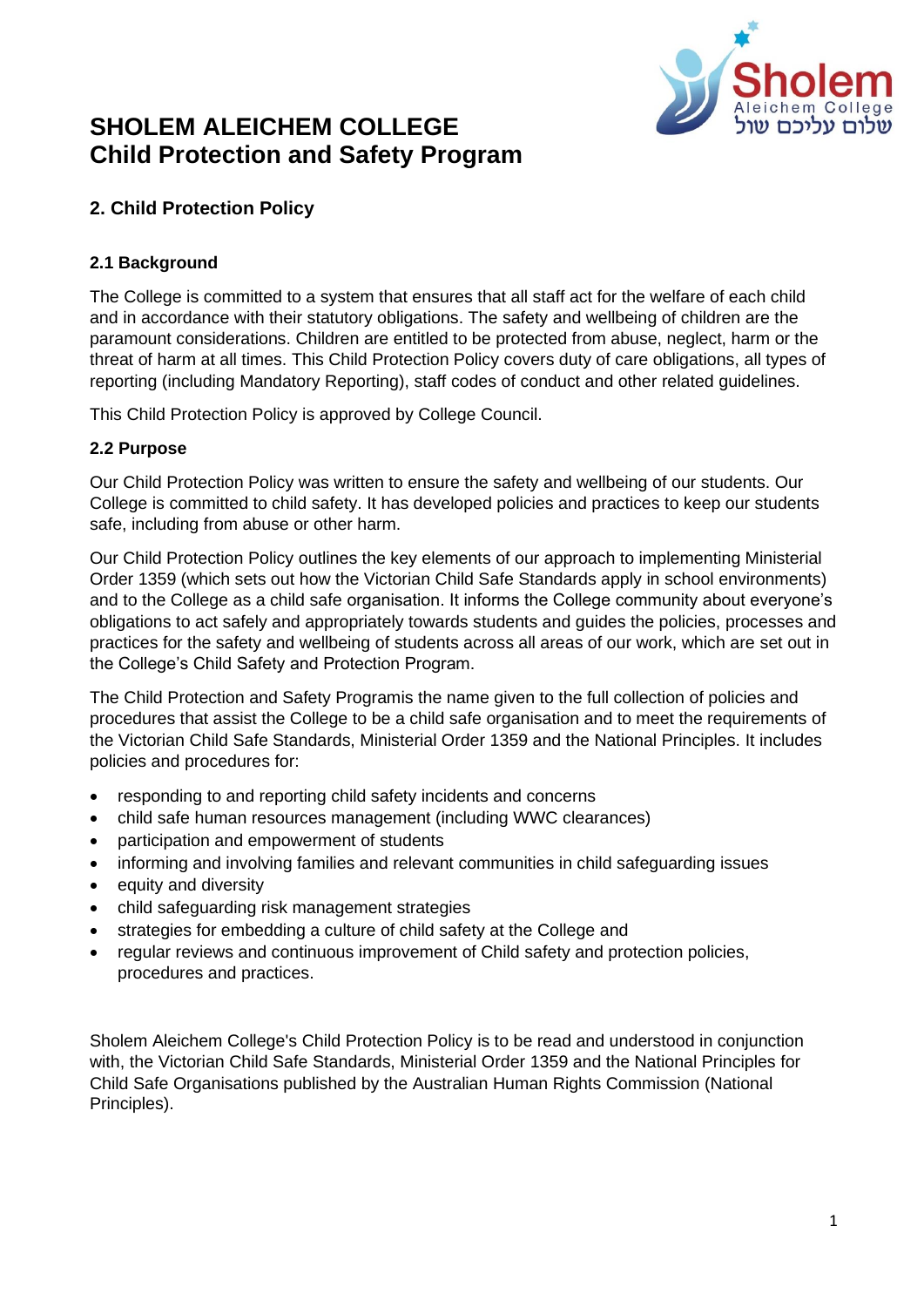The [Child Protection Policy](https://sholem.complispaceprimary.com.au/module/53/page/04a71e8b-21b0-4a66-8b06-a479ec3e5b07.md) provides the framework for:

- the implementation of the Victorian Child Safe Standards, Ministerial Order No 1359 https://www.vrqa.vic.gov.au/Documents/MinOrder1359childsafe.pdf
- the implementation of the National Principles https://childsafe.humanrights.gov.au/sites/default/files/2019- 02/National Principles for Child Safe Organisations2019.pdf
- the development of work systems, practices, policies and procedures, consistent with [PROTECT Four Critical Actions for Schools: Responding to Incidents, Disclosure and](https://www.education.vic.gov.au/Documents/about/programs/health/protect/FourCriticalActions_ChildAbuse.pdf)  [Suspicions of Child Abuse](https://www.education.vic.gov.au/Documents/about/programs/health/protect/FourCriticalActions_ChildAbuse.pdf) (PROTECT Four Critical Actions), that promote child protection, safety and wellbeing within the College https://www.education.vic.gov.au/Documents/about/programs/health/protect/FourCriticalAct ions\_ChildAbuse.pdf
- the creation of a safe and supportive College environment and a positive and robust child safe culture
- the promotion and open discussion of child safety issues within the College
- compliance with all laws, regulations and standards relevant to child protection and child safety in Victoria.

# **2.3 Scope**

The College's Child Protection Policy applies to all adults in the College community, whether or not their work involves direct contact with students, including:

- Staff and Direct Contact Contractors (including External Education Providers) who are "school staff" within the meaning of Ministerial Order 1359
- other types of Contractors
- Volunteers
- Visitors

# **2.4 Definitions**

The following definitions apply to, and are used throughout, the Child Protection and Safety Program.

# Child Safe and Child Safety

Where the phrase "child safe" or "child safety" is used in our Child Protection and Safety Program it refers to the safety and wellbeing of children and young people, which includes but goes further than the protection of them from abuse and other harm.

#### Child and Young Person

A child and young person is defined in the Child Wellbeing and Safety Act 2005 (Vic) and for the purposes of our Child Protection and Safety Program, as a person who is under the age of 18 years.

# **Student**

Where the term "student" is used in this Program, it refers to all students enrolled at the College, including those aged 18 and above.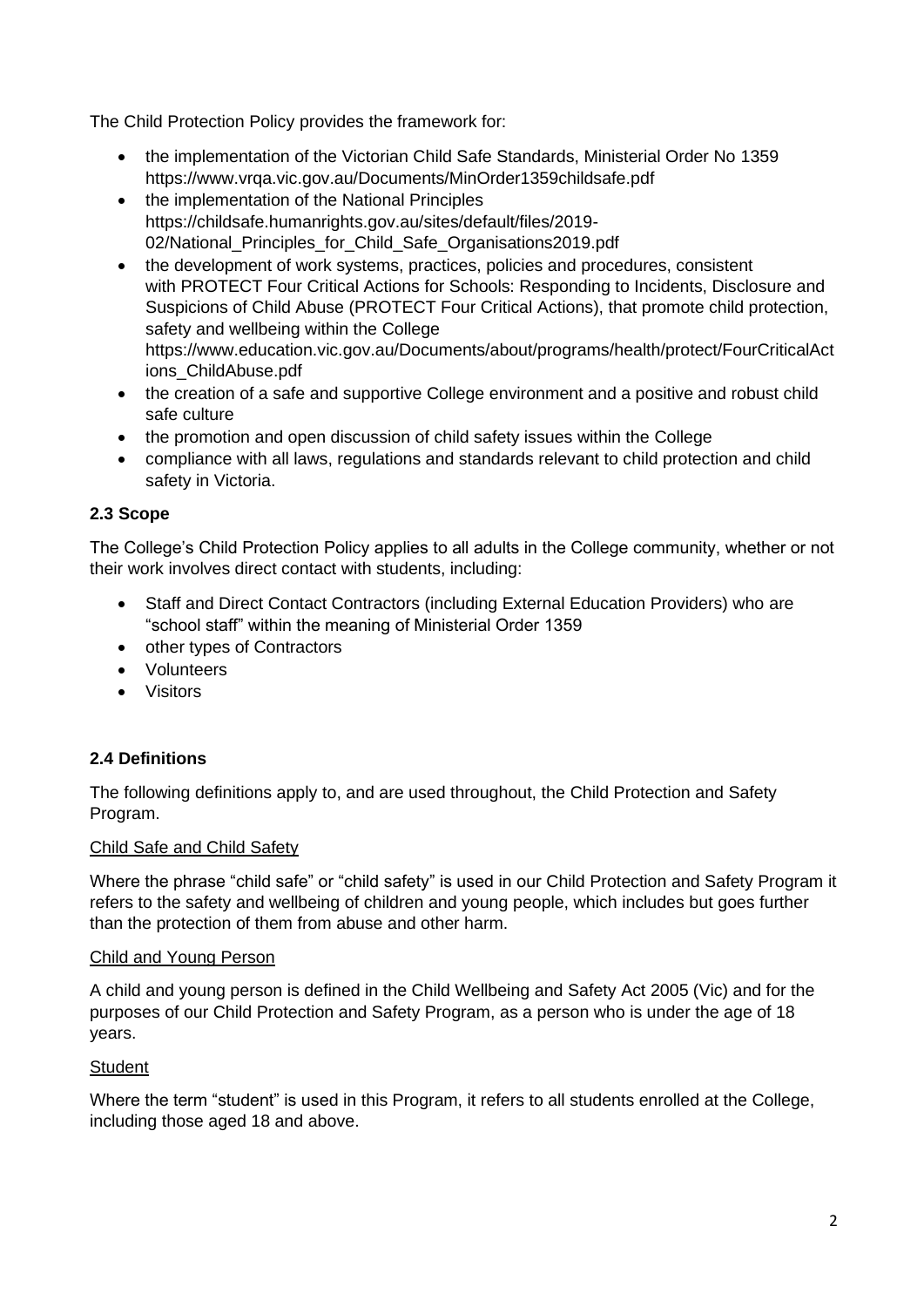# Child Abuse and Other Harm

"Child abuse and other harm" is not a defined term in Victorian law. However, various sources of legislation provide a definition of "child abuse" as well as other concepts and conduct which, together, provide guidance as to what constitutes child abuse and other harm in Victoria.

For the purposes of this Program, the phrase child abuse and other harm refers to incidents of or concerns about, including concerns about a risk of, physical, sexual, psychological and emotional harm, neglect, grooming and exposure to family violence, regardless of by whom or how this harm occurs.

# Child Safety Incident or Concern

For the purposes of our Child Protection and Safety Program, a "child safety incident or concern" means an incident of or a concern about:

- "child abuse" as defined in Ministerial Order 1359, the Education and Training Reform Act 2006 (Vic) and the Child Wellbeing and Safety Act 2005 (CWS Act). These define "child abuse" as:
- a sexual offence against a child
- the criminal offence of grooming (which includes grooming of a child or of a person with care, supervision or responsibility for the child with the intention of facilitating the child being engaged or involved in the commission of a sexual offence)
- the infliction, on a child, of physical violence or "serious" emotional or psychological harm\*
- the "serious" neglect of a child\*
- a child being "in need of protection" as defined in the Child, Youth and Families Act 2005 (Vic) (CYF Act), which includes:
	- $\circ$  abandonment of the child by their parents and no other suitable person can be found who is willing and able to care for the child
	- o the child's parents are dead or incapacitated and no other suitable person can be found who is willing and able to care for the child
	- $\circ$  "significant" harm as a result of physical injury, from which the child's parents have not or are not likely to protect the child\*
	- $\circ$  "significant" harm as a result of sexual abuse (including likely future sexual abuse as a result of grooming), from which the child's parents have not or are not likely to protect the child\*
	- $\circ$  "significant" emotional or psychological harm, from which the child's parents have not or are not likely to protect the child\*
	- o "significant" neglect by the child's parents\*
- "reportable conduct" as defined in the CWS Act, which means conduct by an employee (whether in the course of their employment or not) involving:
	- o a sexual offence committed against or in the presence of a child
	- o sexual misconduct committed against or in the presence of a child
	- o physical violence committed against or in the presence of a child
	- $\circ$  any behaviour that causes "significant" emotional or psychological harm to a child\*
	- $\circ$  "significant" neglect of a child\*
	- $\circ$  a criminal offence against a child as set out in the Crimes Act 1958 (Vic), such as:
	- o sexual penetration or sexual assault of, or sexual activity in the presence of, a child aged under 16 or a child aged 16 or 17 under the care, supervision or authority of the offender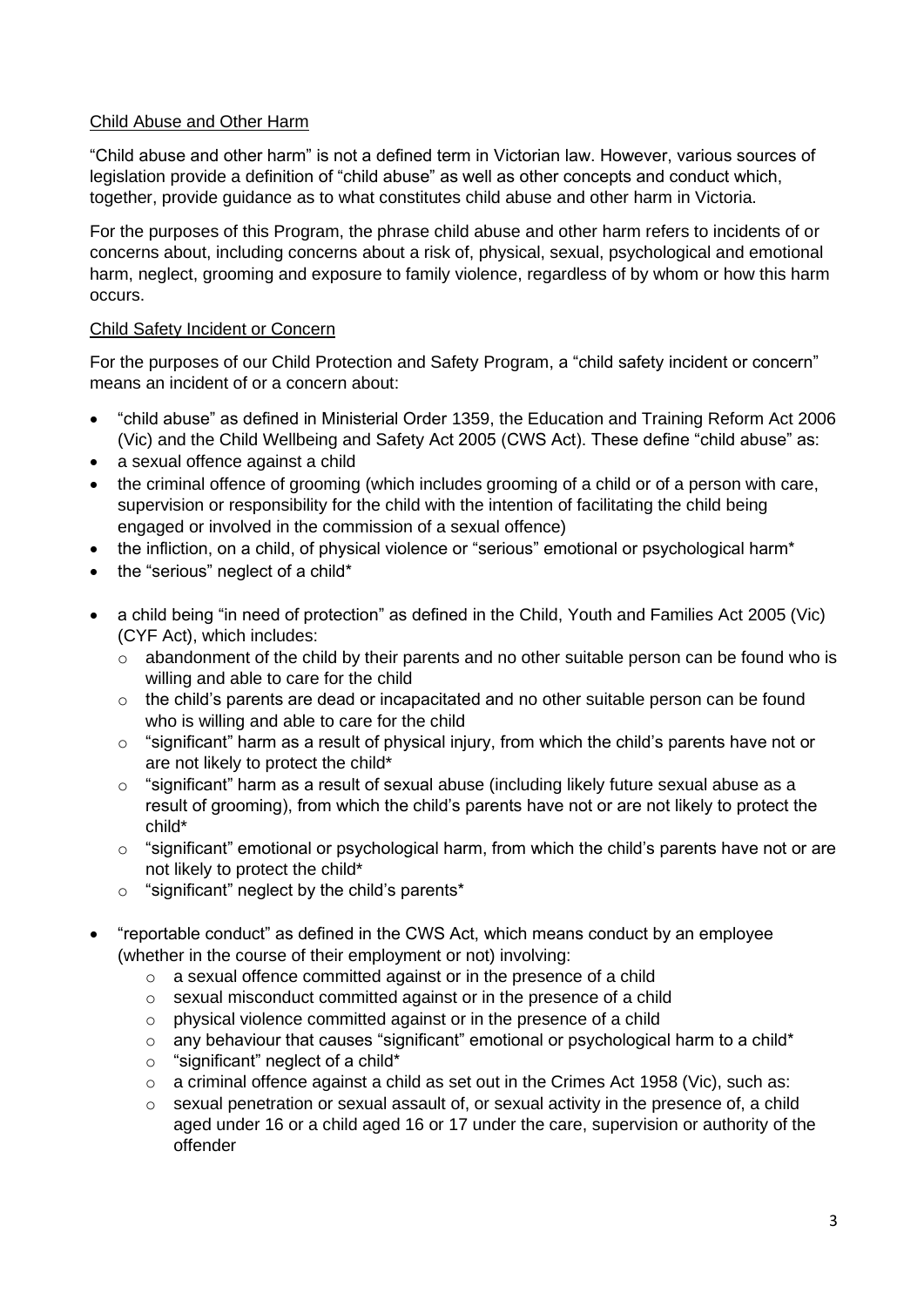- $\circ$  grooming a child aged under 16 or a child aged 16 or 17 under the care, supervision or authority of the offender
- $\circ$  grooming an adult who has a child under their care, supervision or authority
- $\circ$  encouraging a child aged under 16 or a child aged 16 or 17 under the offender's care, supervision or authority to be involved in sexual activity
- o a practice to change or suppress a child's sexual orientation or gender identity, which prohibited under the Change or Suppression (Conversion) Practices Prohibition Act 2021 (Vic)
- a breach of our Child Safety and Protection Codes of Conduct, such as:
	- $\circ$  a teacher engaging in undisclosed private meetings with a student who is not their own child
	- o a Volunteer sports coach engaging in inappropriate online personal communications with a student
	- o a Contractor music tutor publishing online photos, movies or recordings of a student without parental/carer consent.

\* "Serious" emotional or psychological harm and "serious" neglect involve harm that has a lasting permanent effect. "Significant" emotional or psychological harm and "significant" neglect involve harm that is more than trivial or insignificant, but need not be as high as "serious" and need not have a lasting permanent effect.

#### Child Safety Incidents or Concerns "Involving" the Principal

Throughout this Child Protection and Safety Program, the Principal is given specific responsibilities for receiving and managing internal reports, complaints, disclosures or allegations of child safety incidents or concerns that involve the College or its Staff, Volunteers or Contractors.

However, where the child safety incident or concern involves or is alleged to involve the Principal or where a Child safety and protection-related complaint is made about the Principal, the Child Protection Chief Officer or Chair of the Board is responsible for receiving and managing these reports, complaints, disclosures or allegations.

For the purposes of these policies and procedures, a child safety incident, concern, complaint or allegation "involves" the Principal if:

- the Principal is the perpetrator of the child safety incident or concern, or is otherwise the subject of the complaint or allegation about a child a safety incident or concern
- the Principal has, or is alleged to have, mishandled a child safety incident, concern, complaint or allegation
- the Principal is otherwise involved in the chain of events surround the child safety incident or concern (for example, they are a witness to the child safety incident)
- the Principal has an actual, potential or perceived conflict of interest in receiving or managing the internal report, complaint or allegation (for example, they are related to the alleged victim or the alleged perpetrator).

#### Child-Connected Work

Ministerial Order 1359 defines "child-connected work" as "work authorised by the school governing authority and performed by an adult in a school environment while children are present or reasonably expected to be present".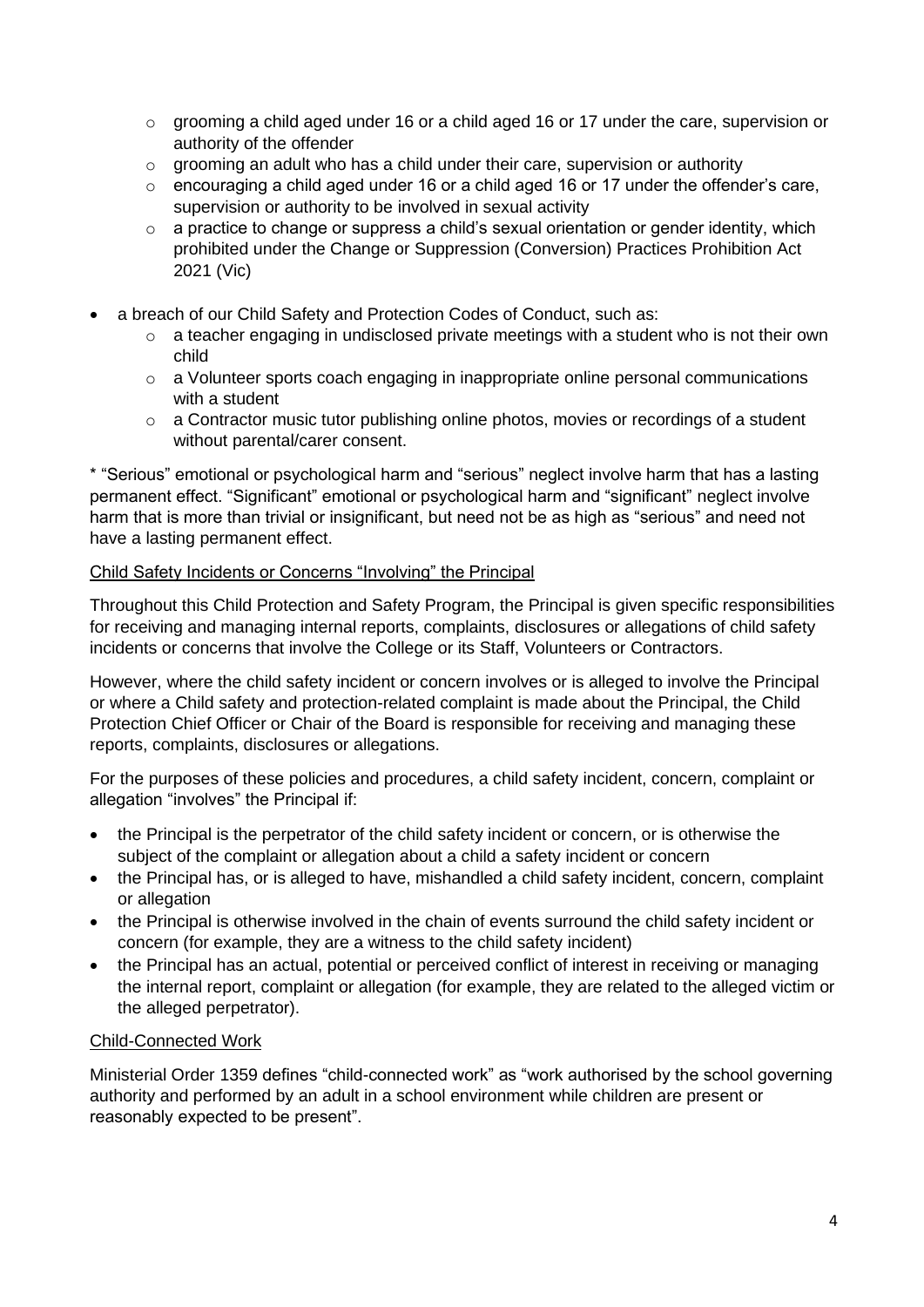The engagement or employment of all Staff, Volunteers and Contractors at the College (other than the Principal) is undertaken by the Principal/ Chief Operating Officer (COO) on behalf of College Council.

This means that all staff members, including teaching and non-teaching Staff, are engaged in childconnected work.

Under this definition, the following Volunteers and Contractors are also engaged in child-connected work:

- all adult Direct Contact Volunteers/Contractors
- adult Regular Volunteers/Contractors who work when children are present or expected to be present

adult Casual Volunteers/Contractors who work when children are present or expected to be present.

# Members of the College Community

Throughout the College's Child Protection and Safety Program, certain groups of people in the College community are identified for the purposes of assigning roles, responsibilities and obligations. To ensure clarity, the following terms are used consistently throughout the Program and have the following meanings:

# College Council

- College Council is the College's "governing authority" for the purposes of Ministerial Order 1359.
- College Council includes all members irrespective of their level of interaction with students or College policy.
- The Principal

With the exception of where the Principal has specific roles and responsibilities and is therefore expressly identified, the Principal will be included as a staff member for the purposes of the Child Protection and Safety Program.

#### **School Staff**

"School staff" is a particular phrase used in Ministerial Order 1359. It defines "school staff" as "an individual working in a school environment who is:

- directly engaged or employed by a school governing authority
- a volunteer or a contracted service provider (whether or not a body corporate or any other person is an intermediary)

The engagement or employment of all Staff, Volunteers and Contractors at the College (other than the Principal) is undertaken by the Principal and Chief Operating Officer on behalf of College Council.

This means that the phrase "school staff" includes all Staff, all Volunteers and all Contractors at the College, no matter the manner or frequency of their engagement or their age.

"School staff", for the purposes of Ministerial Order 1359, is therefore broader in scope than the terms "Staff" and "staff members" as set out below.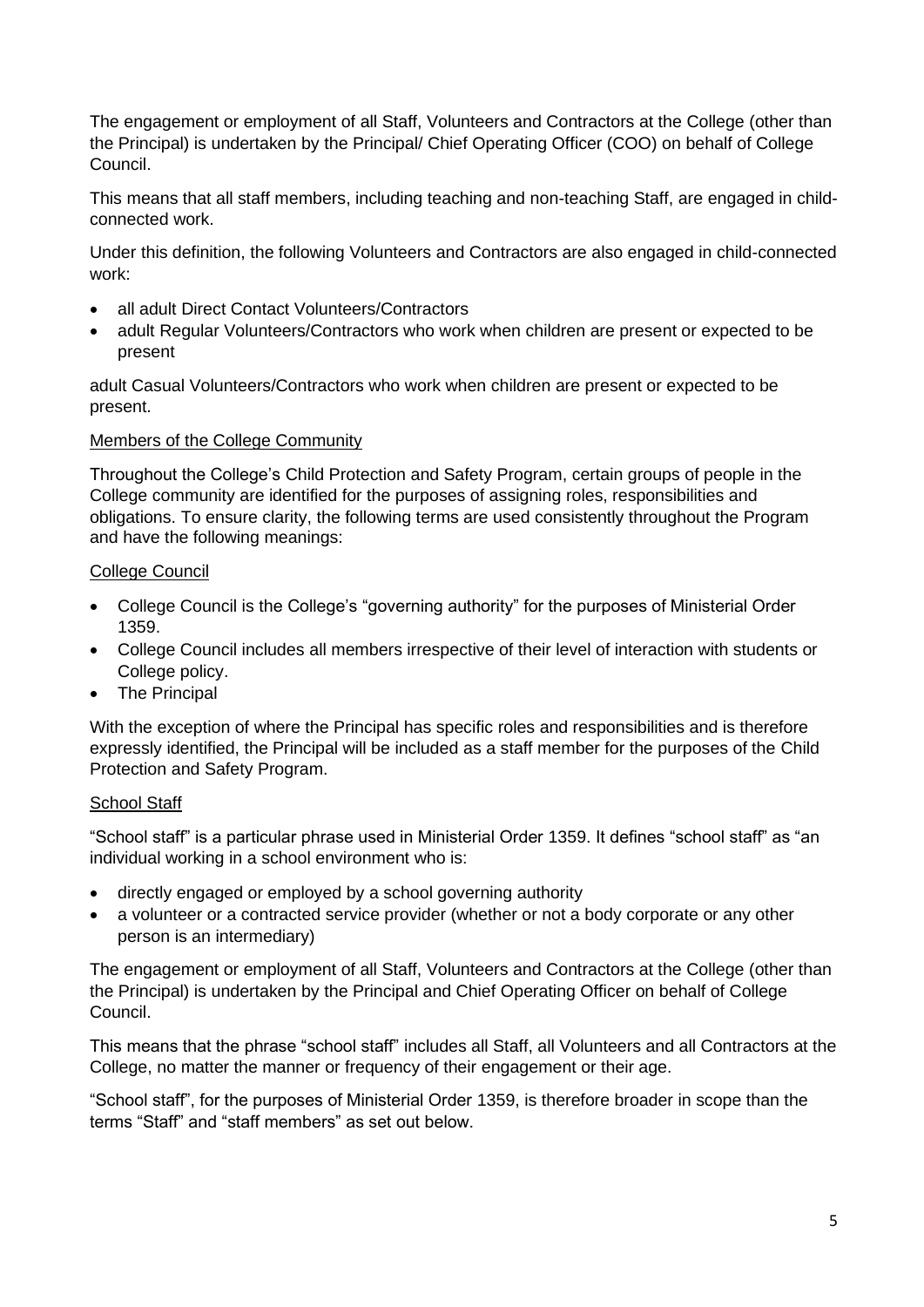#### **Staff and Staff Members**

The terms "Staff" and "staff members" include all persons employed by the College whether on a permanent, temporary or casual basis. These terms include all teaching and non-teaching Staff and, unless otherwise stated, the Principal.

All "staff members" are "school staff" for the purposes of Ministerial Order 1359.

Where differentiation between teachers and non-teaching Staff is required, it will be expressly stated within the policy or procedure itself.

Where the term "staff members" is extended to include other members of the College community such as Volunteers or Contractors, this will be expressly stated within the policy or procedure itself.

# Direct Contact, Regular and Casual Volunteers

A Volunteer is a person who works without payment or financial reward for the College. Volunteers may be family members of students, or from the wider College or local community. Volunteers make a considerable contribution to the College community by giving their time and sharing their skills and expertise with others.

All Volunteers are "school staff" for the purposes of Ministerial Order 1359.

Sholem Aleichem College has identified three categories of Volunteers, based on the level and frequency of their interaction with students. Volunteers' responsibilities and obligations under the Child Protection and Safety Program may depend on their category. The categories of Volunteer are:

- Direct Contact Volunteers
- Regular Volunteers
- Casual Volunteers

Where the term "Volunteer" is used, it captures "Direct Contact Volunteers", "Regular Volunteers" and "Casual Volunteers".

# Direct Contact Volunteer

Direct Contact Volunteers are volunteers who are involved in providing support, guidance and supervision directly to students and could potentially have direct contact with students during the normal course of providing the volunteer service.

The Worker Screening Act 2020 (Vic) defines "direct contact" in section 3 as any contact between a person and a child (aged under 18) that involves:

- physical contact
- face to face contact
- contact by post or other written communication
- contact by telephone or other oral communication
- contact by email or other electronic communication.

All Direct Contact Volunteers (other than those who are themselves children) are engaged in childconnected work within the meaning of Ministerial Order 1359.

Direct Contact Volunteers may have direct contact with students in circumstances where:

• they may have limited supervision by College Staff in their role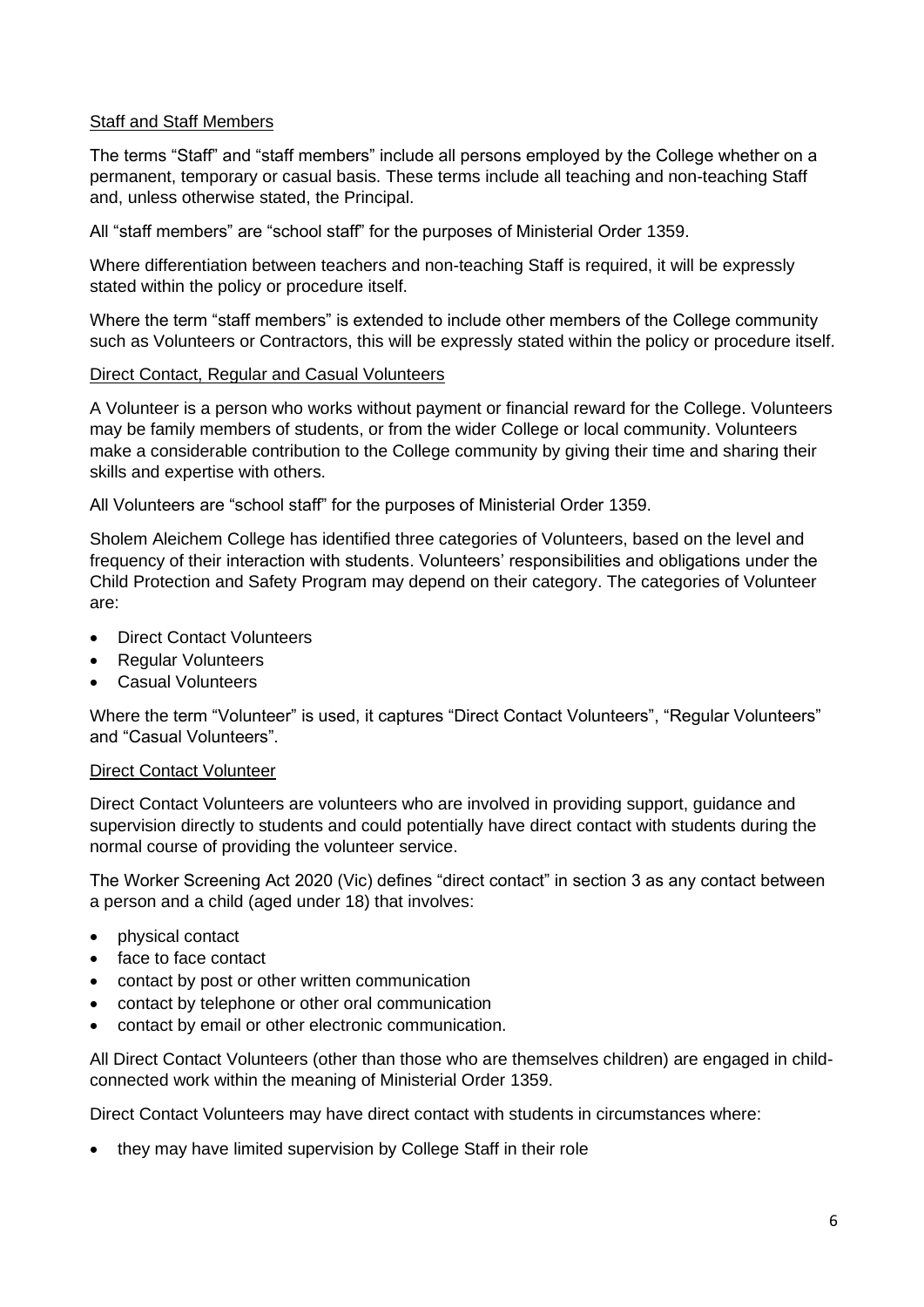- they may be left alone, one-on-one, with a student (for example, 1:1 tutoring or learning support)
- a reasonable person would consider that the contact may enable the individual to form a relationship of trust with a student (for example, coaching a sports team, helping with a drama production, or regularly working in a canteen or library)
- a reasonable person would consider that the contact could create a potential risk to the safety of a student (for example, responsibility for a group of students during an excursion without a member of Staff present).

Examples of Direct Contact Volunteers include individuals who:

- attend a College camp or excursion
- assist a student during a learning activity
- coach, manage, or assist with the coaching or managing, of sports at the College
- assist with theatre or music productions
- volunteer parent assisting with Sholem Aleichem College Parents Association (SACPA) events and programs

Due to the nature of Direct Contact Volunteers' contact with students, they will have more comprehensive Child safety and protection responsibilities and obligations within our Child Protection and Safety Program.

#### Regular Volunteer

Regular Volunteers are individuals who provide volunteer services to the College, more than seven times in any one year, but are not a Direct Contact Volunteer. They may have some indirect or incidental contact with students when providing their services.

Regular Volunteers (other than those who are themselves children) who work in any College environment while children are present or are expected to present are engaged in "child-connected work" within the meaning of the Ministerial Order 1359.

Regular Volunteers who work in any College environment while children are not present or are not expected to be present are not engaged in "child-connected work" within the meaning of Ministerial Order 1359.

Examples of Regular Volunteers include individuals who volunteer more than seven times per year:

- in the College administrative office (other than in a role that has direct contact with students)
- on College advisory committees or advisory councils and do not have direct contact (such as by post, telephone or email) with students while doing so.
- Due to the regular nature of Regular Volunteers' attendance at the College or College events, even though their contact with students may be indirect or limited, they will have some Child safety and protection responsibilities and obligations within our Child Protection and Safety Program.

# Casual Volunteer

Casual Volunteers are individuals who provide volunteer services to the College, seven times or less in any one year, but are not a Direct Contact Volunteer. They may have indirect or incidental contact with students when providing their services but only in circumstances where they:

• are not likely to be left alone, one-on-one, with a student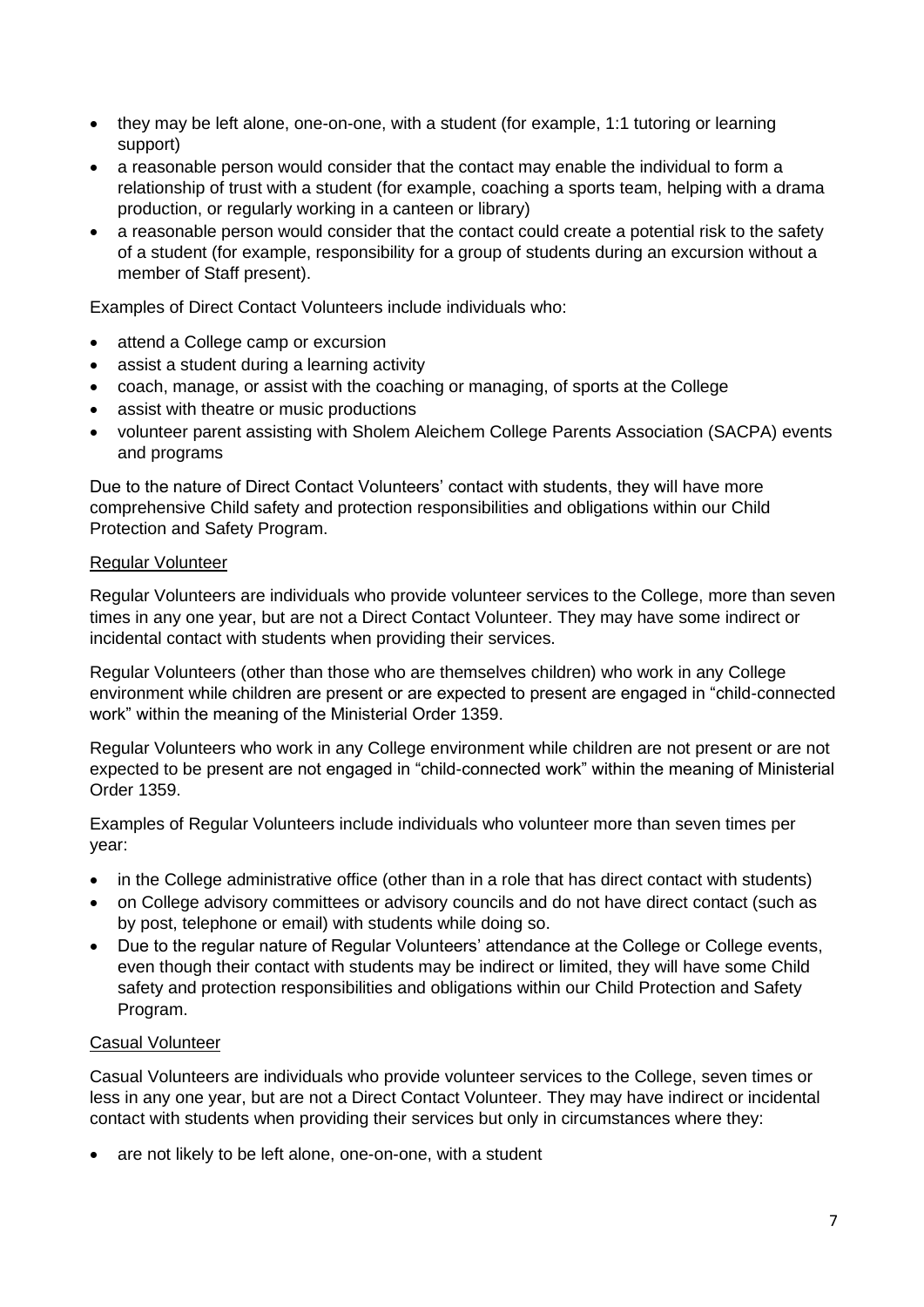- a reasonable person would not consider that the contact may enable the individual to form a relationship of trust with a student
- a reasonable person would not consider the contact to create a risk to the safety of a student.

Casual Volunteers (other than those who are themselves children) who work in any College environment while children are present or are expected to present are engaged in "child-connected work" within the meaning of the Ministerial Order 1359.

Casual Volunteers who work in any College environment while children are not present or are not expected to be present are not engaged in "child-connected work" within the meaning of Ministerial Order 1359.

Examples of Casual Volunteers include individuals who, in the circumstance described above, volunteer seven times or less in any one year:

Assisting with Jewish festivals and celebrations

at a working bee to landscape a College garden

on a stall such as Mother's Day

on a College BBQ at a sporting event

in the College administrative office

fundraising events.

Due to the limited nature of Casual Volunteers' contact with students, they do not have the same comprehensive role, responsibilities, and obligations as College staff members or Direct Contact or Regular Volunteers, and are instead treated as Visitors.

#### Direct Contact, Regular and Casual Contractors

On occasion it may be necessary for the College to engage outside, independent contractors to perform specific tasks. These Contractors are not employees of Sholem Aleichem College. Contractors may include, for example, maintenance and building personnel, consultants, tutors, sports coaches, External Education Providers and cleaners.

Sholem Aleichem College has identified three categories of Contractors, based on the level and frequency of their interaction with students. Contractors' responsibilities and obligations under the Child Protection and Safety Program may depend on their category. These categories are:

- Direct Contact Contractors
- Regular Contractors
- Casual Contractors

Where the term "Contractor" is used, it captures "Direct Contact Contractors", "Regular Contractors" and "Casual Contractors".

#### Direct Contact Contractors

Direct Contact Contactors are individuals who provide contractor services to the College where, in the normal course of providing the services, they could potentially have direct contact with students in circumstances where they:

• may be left alone, one-on-one, with a student (for example, 1:1 tutor or learning support)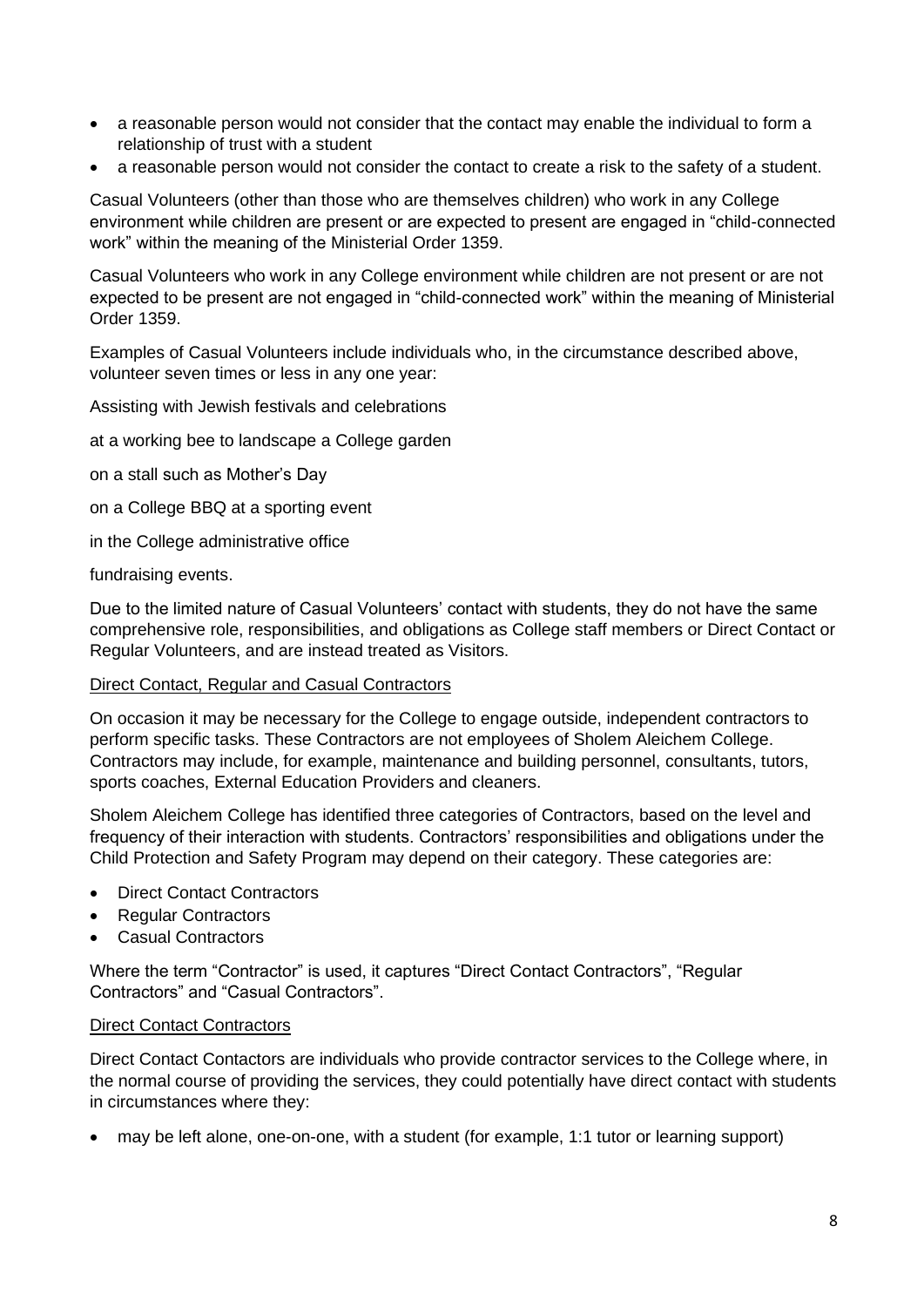- a reasonable person would consider that the contact may enable the individual to form a relationship of trust with a student (for example, casual teacher, coach of a sports team, music tutor, canteen worker, regular maintenance worker)
- a reasonable person would consider that the contact could create a potential risk to the safety of a student (for example, casual teacher, music tutor).

All Direct Contact Contractors (other than those who are themselves children) are engaged in child-connected work within the meaning of Ministerial Order 1359.

Examples of Direct Contact Contractors may include:

- maintenance workers who regularly work at times when students are present
- tutors
- specialist music or drama teachers
- casual teachers
- sporting team coaches
- outdoor education specialists
- physical education service providers
- allied health professionals.

This also includes music tutors and other extra-curricular tutors and instructors who are engaged by students and their families directly, rather than the College, but have an agreement with the College to use the College's facilities.

Due to the nature of Direct Contact Contractors' contact with students, they will have more comprehensive Child safety and protection responsibilities and obligations within our Child Protection and Safety Program.

#### Regular Contractor

Regular Contractors are individuals who provide contractor services to the College more than seven times in any one year and are not Direct Contact Contractors. They may have some indirect or limited contact with students when providing their services.

Regular Contractors (other than those who are themselves children) who work in any College environment while children are present or are expected to present are engaged in "child-connected work" within the meaning of the Ministerial Order 1359.

Regular Contractors who work in any College environment while children are not present or are not expected to be present are not engaged in "child-connected work" within the meaning of Ministerial Order 1359.

Examples of Regular Contractors may include:

- consultants
- umpires, referees or linespeople at sporting events
- maintenance workers/ cleaners who regularly work at times when students are not expected to be present
- regular caterers for Staff events.

Due to the regular nature of Regular Contractors' attendance at the College or College events, even though their contact with students may be indirect or limited, they will have some Child safety and protection responsibilities and obligations within our Child Protection and Safety Program.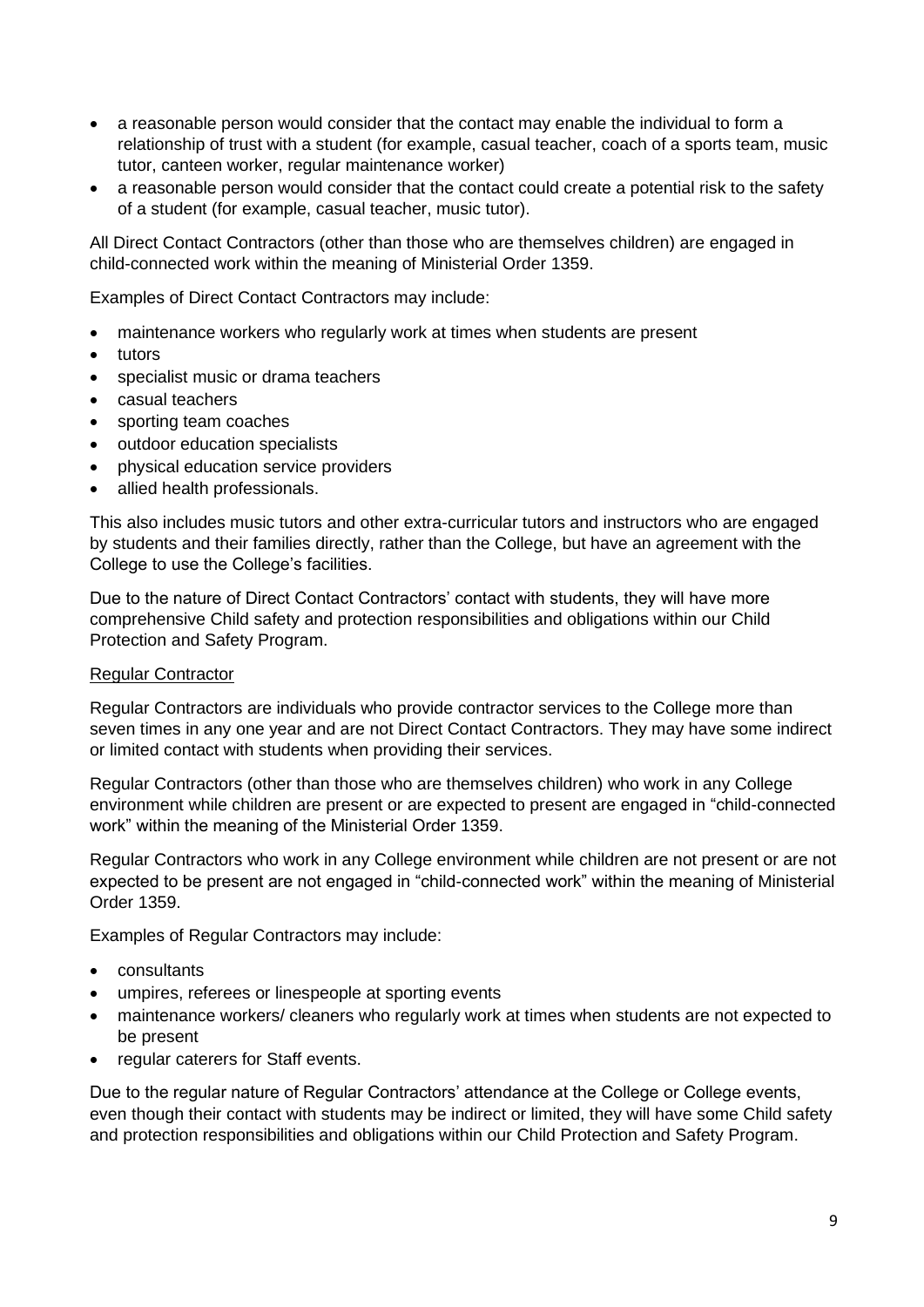# Casual Contractor

Casual Contractors are individuals who provide contractor services to the College, seven times or less in any one year, during which they may have indirect or limited contact with students, but only in circumstances where they:

- are not left alone, one-on-one, with a student
- a reasonable person would not consider that the contact may enable the individual to form a relationship or trust with a student
- a reasonable person would not consider the contact to create a risk to the safety of a student.

Casual Contractors (other than those who are themselves children) who work in any College environment while children are present or are expected to present are engaged in "child-connected work" within the meaning of the Ministerial Order 1359.

Casual Contractors who work in any College environment while children are not present or are not expected to be present are not engaged in "child-connected work" within the meaning of Ministerial Order 1359.

Examples of Casual Contractors may include individuals who, less than seven times a year:

- provide one-off emergency maintenance work
- give a speech, performance or presentation at the College
- provide assistance with activities at a College sports day.

Due to the limited nature of Casual Contractors' contact with students, they do not have the same comprehensive role, responsibilities and obligations as College staff members or Direct Contact or Regular Contractors, and are instead treated as Visitors.

#### External Education Providers

An External Education Provider is any organisation that the College has arranged to deliver a specified course of study that is part of the curriculum, to a student or students enrolled at the College. For the purposes of our Child Protection and Safety Program, External Education Providers are considered Direct Contact Contractors.

#### Visitors

The term "visitor" refers to any adult who attends a College event or in a College environment on a one-off or casual basis. Examples of visitors include, but are not limited to:

- Casual Volunteers
- Casual Contractors
- parents, carers and other adult family members of students, when they are attending College events or in a College environment
- people invited by the College or a staff member to attend a College event or to be in a College environment
- people who attend a College environment for commercial purposes, such as for deliveries or sales purposes.

#### The College Environment

The "College Environment" means any physical or virtual place made available or authorised by the Council for use by a child during or outside school hours, including:

• the College campus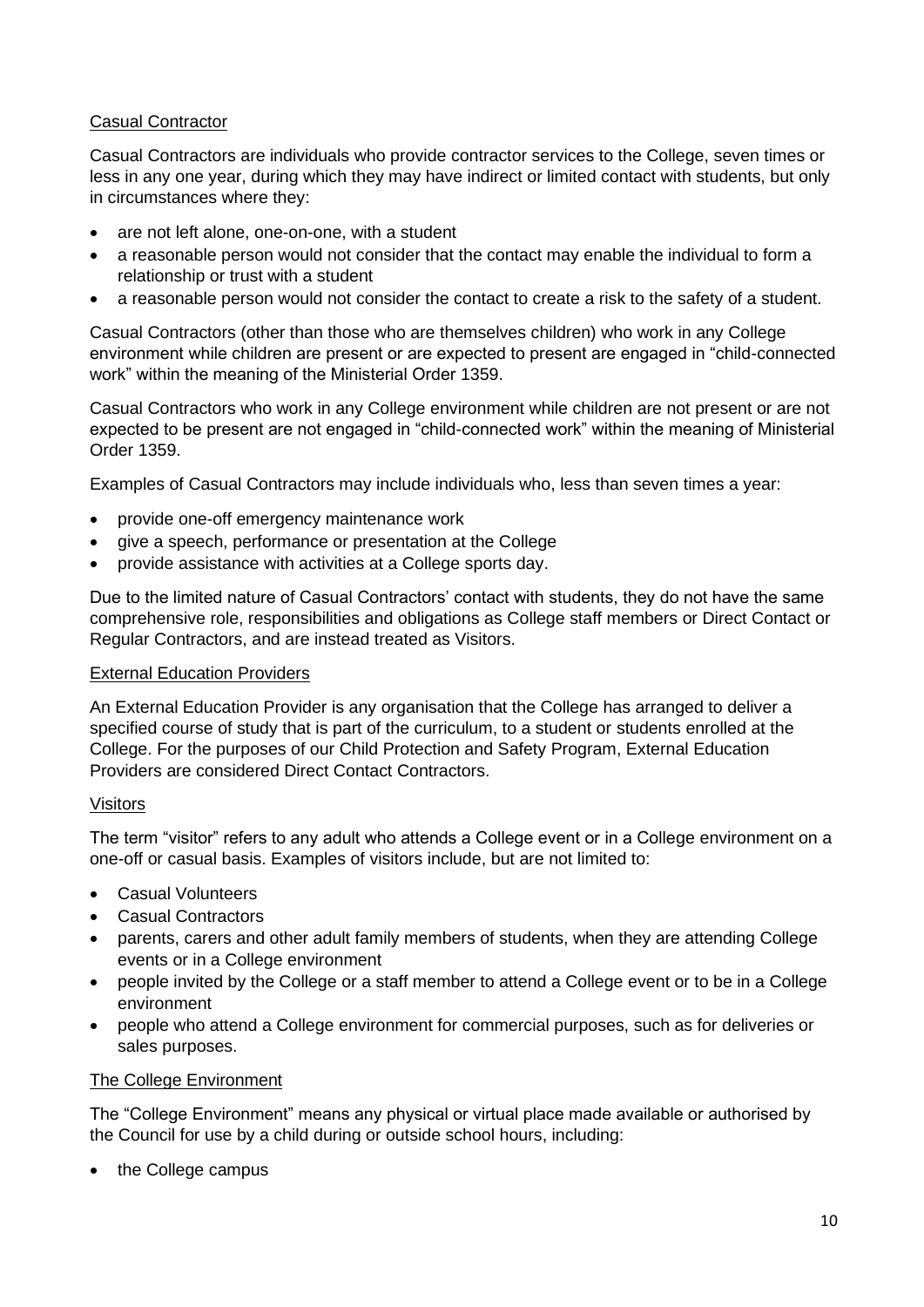- online College environments (including email and intranet systems)
- other locations provided by the College for a child's use (including, without limitation, locations used for College camps, sporting events, excursions, competitions and other events).

# **2.5 Observation of Abuse and Other Harm Indicators**

The different types of child abuse and their key indicators are set out below.

#### Identifying child abuse

#### Physical violence

Physical violence occurs when a child suffers or is likely to suffer harm from a non-accidental injury or injuries inflicted by another person. Physical violence can be inflicted in many ways, including beating, shaking, burning or use of objects.

Physical indicators include (but are not limited to):

- unexplained bruises, burns or welts
- fractured bones, sprains or dislocation
- cuts, grazes or scratches
- ligature or bite marks
- bald patches or hair missing in tufts
- missing or loosened teeth
- poisoning or medication overdose.

Behavioural indicators include (but are not limited to):

- inconsistent, vague or unlikely explanations of an injury
- wariness, fear or distrust of adults
- avoidance of physical contact
- disproportionate reactions or limited emotion displayed when hurt or threatened
- wearing clothing that is unsuitable for the weather conditions (to hide injuries)
- unexplained absences and decline in academic performance
- substance abuse, self-harm or suicide attempts.

#### Sexual offences

Sexual offences occur when a person involves a child in sexual activity, or deliberately puts the child in the presence of sexual behaviours that are exploitative or inappropriate to his/her age and development. Child sexual abuse can involve a range of sexual activity including fondling, masturbation, penetration, voyeurism and exhibitionism. It can also include exposure to or exploitation through pornography or prostitution, as well as grooming behaviour.

Physical indicators include (but are not limited to):

- bruising, bleeding or discharge from the genital or rectal area
- signs of pain, itching or discomfort in the genital or rectal area
- presence of sexually transmitted diseases
- frequent urinary tract infections
- pregnancy (actual or suspected)
- self-mutilation.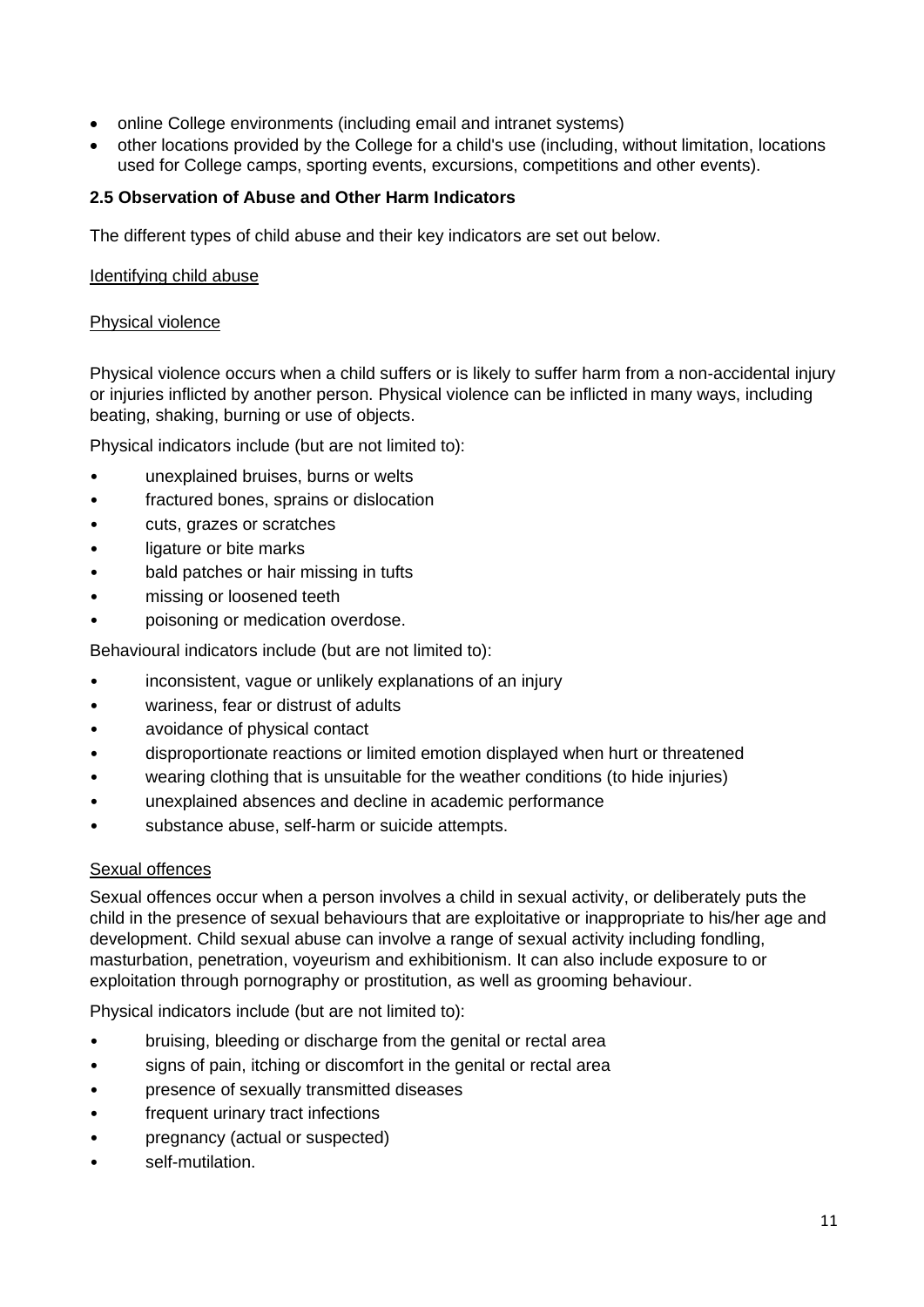Behavioural indicators include (but are not limited to):

- displaying age-inappropriate sexual behaviour or knowledge
- promiscuity or inappropriate expressions of affection
- sudden fears of specific places or particular adults
- obsessive and compulsive washing
- complaining of headaches, stomach pains or nausea
- sleeping difficulties
- poor self-care or personal hygiene
- regressive behaviours such as bedwetting and speech loss
- substance abuse, self-harm or suicide attempts.

# Serious emotional or psychological abuse

Serious emotional or psychological abuse occurs when harm is inflicted on a child through repeated rejection, isolation or by threats of violence. It can include derogatory name-calling, putdowns or persistent and deliberate coldness from a person, to the extent where the child's behaviour is disturbed and/or their emotional development is at serious risk of being impaired. Serious emotional or psychological abuse could also result from conduct that exploits a child without necessarily being criminal, such as encouraging a child to engage in inappropriate or risky behaviours.

Physical indicators include (but are not limited to):

- delays in emotional, mental or physical development
- speech impairments such as stuttering or being selectively mute
- rocking, thumb-sucking or other infantile behaviours
- eating disorders.

Behavioural indicators include (but are not limited to):

- exhibiting high anxiety or symptoms of stress
- poor self-image or low self-esteem
- displaying aggressive, demanding or attention-seeking behaviour
- compulsive lying or stealing
- unexplained mood swings or depression
- poor social and interpersonal skills
- excessive neatness or cleanliness
- substance abuse, self-harm or suicide attempts.

# Serious neglect

Serious neglect is the continued failure to provide a child with the basic necessities of life such as food, clothing, shelter, hygiene, medical attention or adequate supervision, to the extent that the child's health, safety and/or development is, or is likely to be, jeopardised. Serious neglect can also occur if an adult fails to adequately ensure the safety of a child where the child is exposed to extremely dangerous or life-threatening situations.

Physical indicators include (but are not limited to):

- frequent hunger or signs of malnutrition
- poor personal hygiene
- appearing dirty and unwashed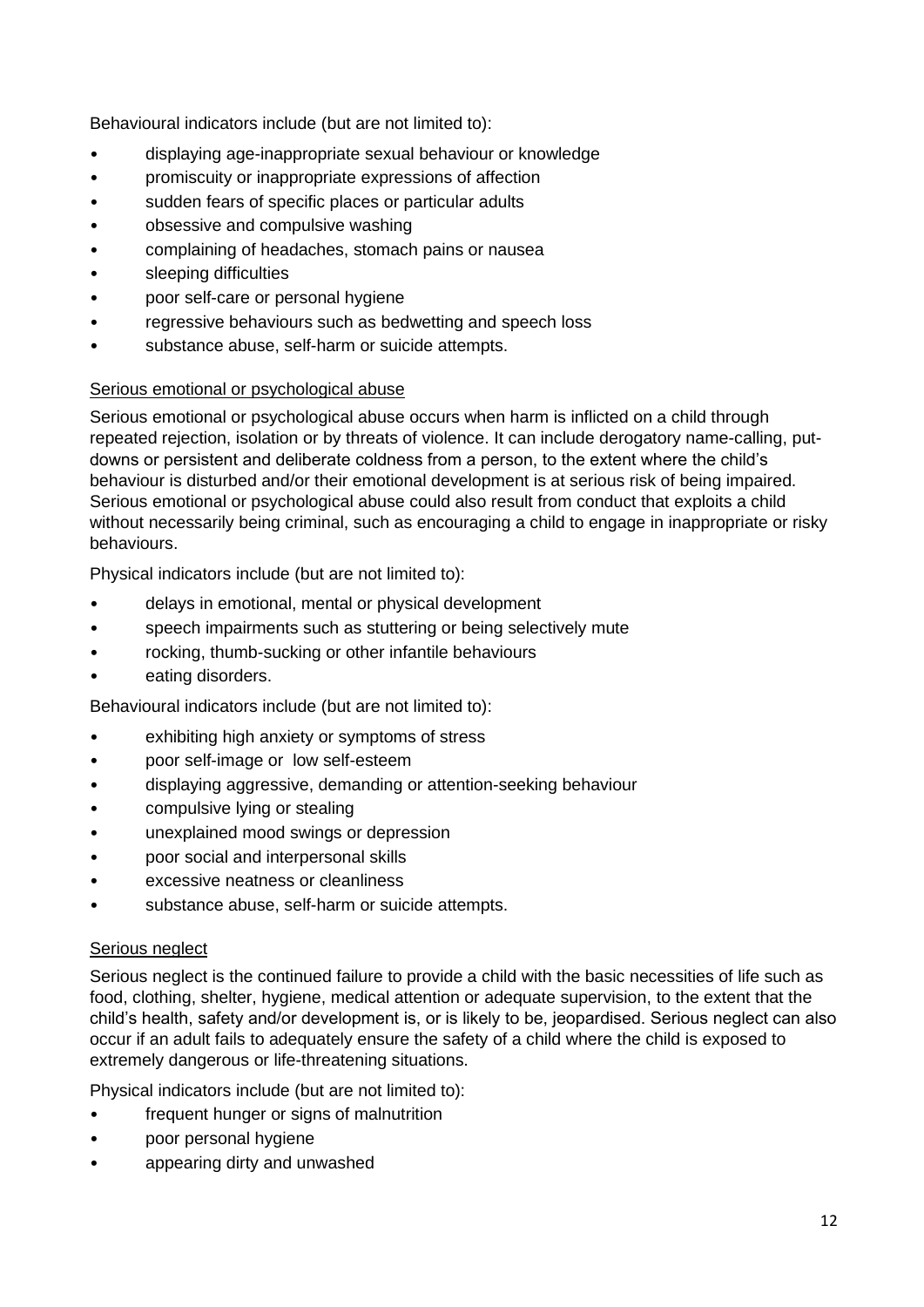- lack of adequate or suitable clothing
- unattended health problems
- appearing pale and weak
- inadequate shelter or unsanitary living conditions.

Behavioural indicators include (but are not limited to):

- stealing or begging for food
- aggressive or self-destructive behaviour
- involvement in criminal activity
- poor, irregular or non-attendance at school
- refusal or reluctance to go home
- limited positive interaction with parents, carers or guardians
- poor academic performance
- substance abuse.

# **2.6 Roles and Responsibilities**

Child safety and wellbeing is everyone's responsibility. All adults in the College community have a shared responsibility for contributing to the safety, wellbeing and protection of students.

Child protection and safety is everyone's responsibility. Specific responsibilities at the College include:

The College's Child Safety Officers

A number of staff members are nominated as the College's Child Safety Officers. They are:

| Laura Clapham | College Psychologist | welfare@sholem.vic.edu.au  |
|---------------|----------------------|----------------------------|
| Elana Trevaks | Director of ELC      | etrevaks@sholem.vic.edu.au |

The appointment of our Child Safety Officers is one strategy used at the College to meet Standard 1 of the Victorian Child Safe Standards – Strategies to embed an organisational culture of child safety, and clause 7 of Ministerial Order 1359 – allocation of roles and responsibilities to implement those strategies.

Our Child Safety Officers are selected based on a number of considerations, namely:

- their personal attitudes, experiences and beliefs, for example, a person who is non-judgmental, calm, resilient and demonstrates a high degree of integrity and respect for confidentiality
- their role within the College, for example, a person who has seniority and experience working with complex student and family issues at the College and someone who is readily accessible and available to all members of the College community
- their personal profile within the College, for example, a person who is approachable, who students and Staff trust and who is willing and able to respond to issues personally and sensitively.
- Our Child Safety Officers have been selected to deal with child safety incidents or concerns both sensitively and effectively.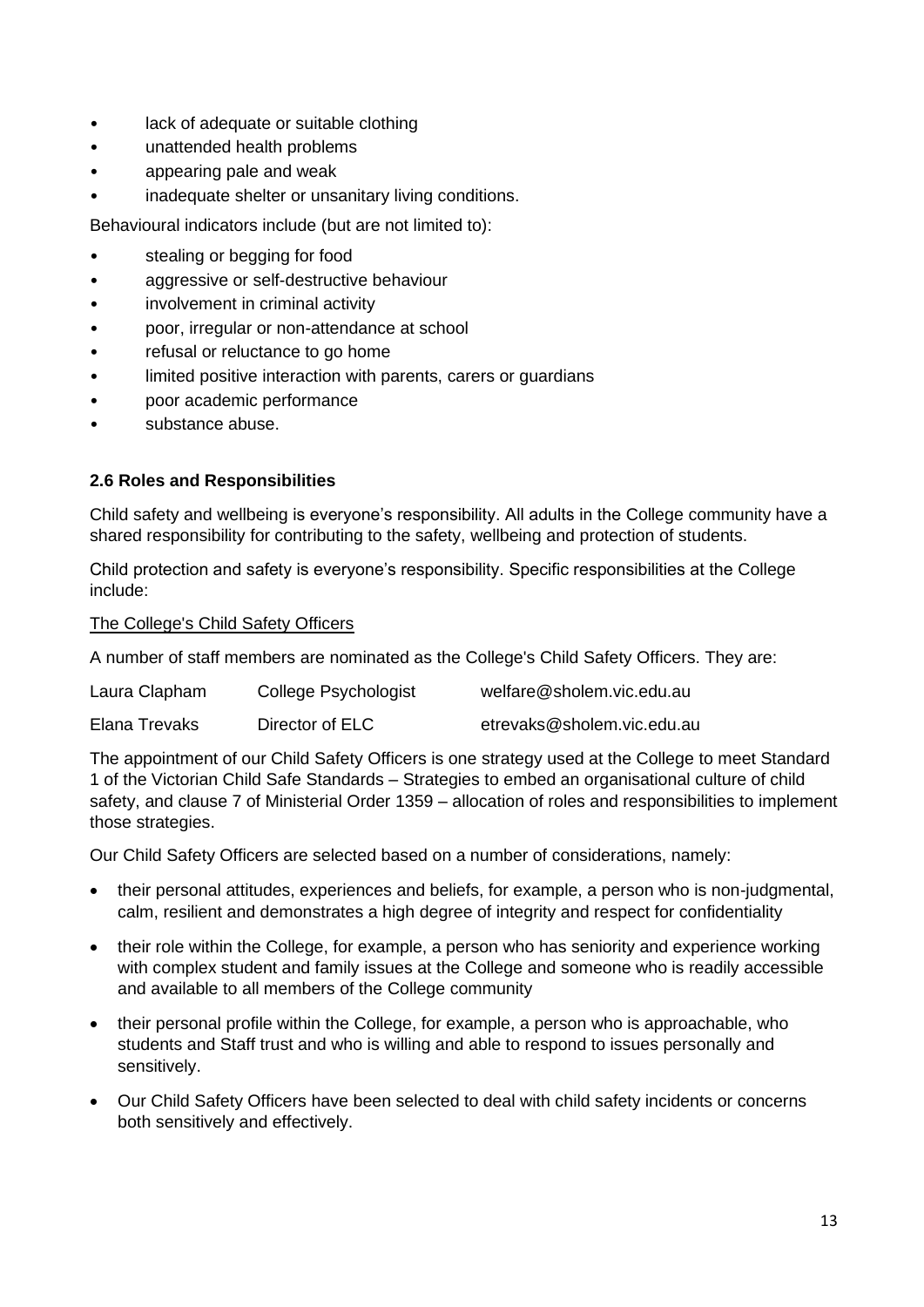Key responsibilities of the College's Child Safety Officers:

- having a good working knowledge of the College's Child Protection Policy and Child Protection and Safety Program
- acting as "Child Safety and Protection Champions" and ensuring a strong and sustainable child safe culture is embedded within the College
- promoting child safety issues within the College community and responding to general queries with respect to the College's Child Protection and Safety Program
- being a point of contact for Staff, or other members of the College community, raising child safety concerns within the College
- communicating the College's Child safety and protection policies and procedures to all stakeholders including students, parents/carers, and through HR to Staff, Volunteers and **Contractors**
- on behalf of College Council and the Leadership Team, ensuring that the College's Child Protection and Safety Program is being effectively implemented
- on behalf of College Council and the Leadership Team, reviewing and managing particular aspects of the College's Child Protection and Safety Program, and specifically the College's procedures for Responding to and Reporting Child Safety Incidents or Concerns
- ensuring that the College Leadership Team, all Staff, and relevant Volunteers and Contractors undertake Child safety and protection training so that they are able to identify signs of abuse and other harm, understand how to respond and know when to make a referral either internally or to an external agency
- together with HR inducting and managing the training of new Staff, and relevant Volunteers and Contractors, in particular aspects of the Child Protection and Safety Program, specifically our procedures for Responding to and Reporting Child Safety Incidents or Concerns
- ensuring that there are clear procedures to allow people to report Reportable Conduct within the College
- providing all Staff, Direct Contact and Regular Volunteers and Direct Contact and Regular Contractors with a copy of the College's Child Protection Policy, the Child Safety and Protection Codes of Conduct and key contact numbers for reporting child safety concerns
- where authority is delegated from the Principal, promptly managing the College's response to a child safety incident or concern, and ensuring that the incident, allegation, disclosure or suspicion is taken seriously
- offering assistance and support when a member of the College community receives or makes a disclosure of abuse or other harm
- developing processes for minor corrective issues that don't need to be reported to an outside authority.

If a Child Safety Officer cannot perform their role, for example, due to conflicts of interest or absence, these duties must be performed by either another Child Safety Officer, the Principal or Assistant Principal.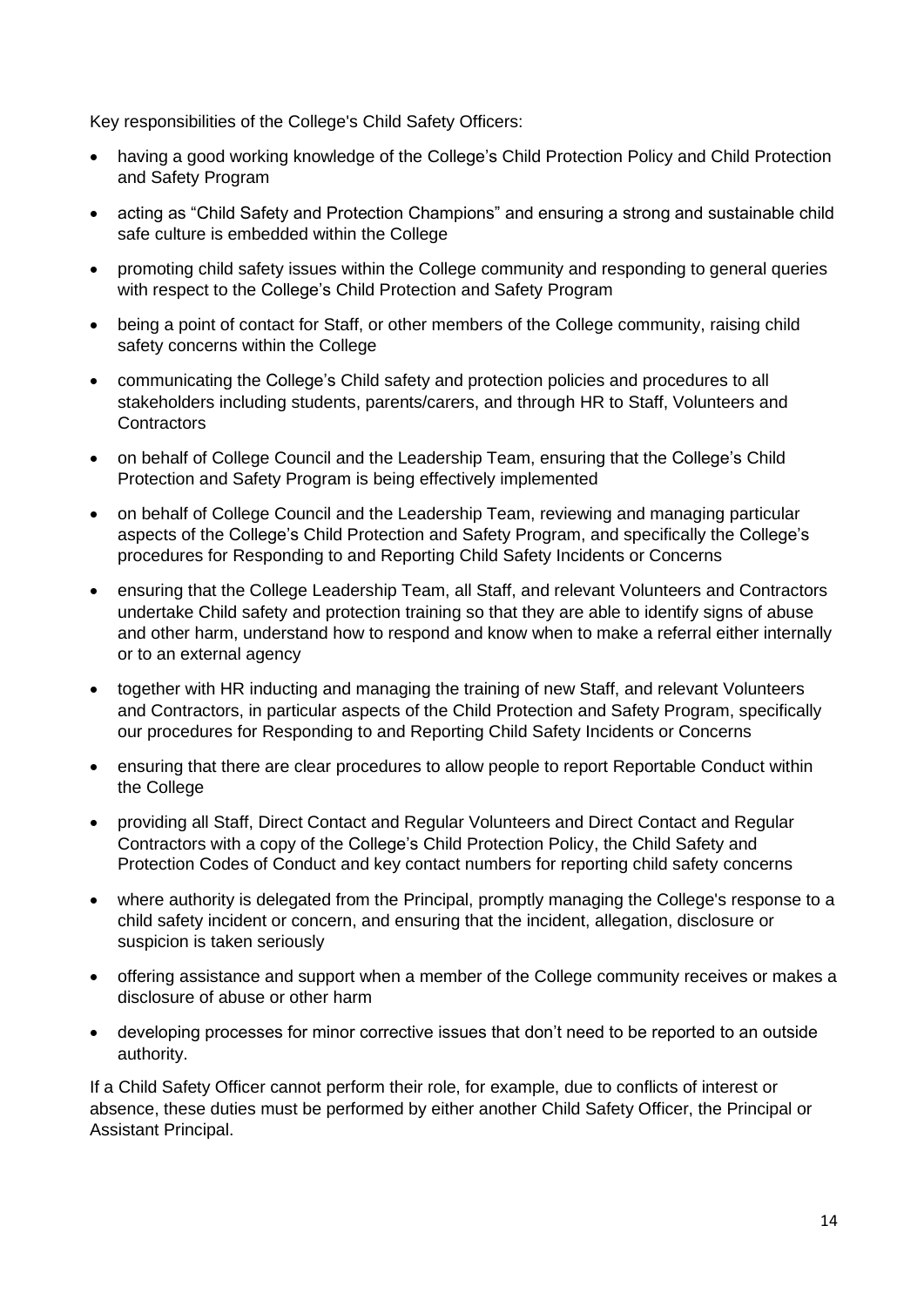# The Senior Child Safety Officer

The College has appointed Con Roubos as the Senior Child Safety Officer.

Con Roubos Assistant Principal croubos@sholem.vic.edu.au

The Senior Child Safety Officer has an important role in the implementation and operation of our Child Protection and Safety Program and is identified in our publicly available Child Protection Policy as the individual who the wider community can contact when they have child safety concerns relating to the College.

Key responsibilities of the Senior Child Safety Officer include:

- being a first point of contact for all child safety concerns or queries for the wider community
- ensuring that other Child Safety Officers understand and comply with their key responsibilities
- ensuring that all Child Safety Officers undergo appropriate annual training in the College's Child Protection and Safety Program, their legal responsibilities, and how to appropriately respond to child safety concerns and incidents
- coordinating the College's response to child safety incidents in consultation with the the Principal, the Leadership Team and Sholem Aleichem College
- ensuring that the College's Child safety and protection policies and procedures are effectively implemented and communicated to all relevant stakeholders.

# Sholem Aleichem College Council Responsibilities

College Council is the College's "governing authority" for the purposes of Ministerial Order 1359.

College Council is responsible for:

- made aware of child safety issues
- understanding the nature of the College's operations and the child safety risks associated with these operations
- ensuring that the College has appropriate resources to effectively implement its Child Protection and Safety Program
- ensuring that the College has appropriate processes for receiving and considering information regarding child safety issues and is able to respond in a timely way to that information
- approving and reviewing the College's Child Protection and Safety Program to ensure that it has and implements processes to comply with its child safety legal and regulatory obligations
- ensuring that the College has developed and implemented ongoing monitoring processes to verify the provision and use of the resources that have been allocated to manage Child safety and protection obligations within the College and evaluate their effectiveness.

It is responsible for ensuring that the College has appropriate resources to effectively implement the Victorian Child Safe Standards and Ministerial Order 1359 and our Child Safety and Protection Program.

# The Principal

The Principal is responsible, and will be accountable, for the operational management of the College, and the implementation of the Child Safety and Protection Program.

The Principal is ultimately responsible, and will be accountable for, taking all practical measures to ensure that: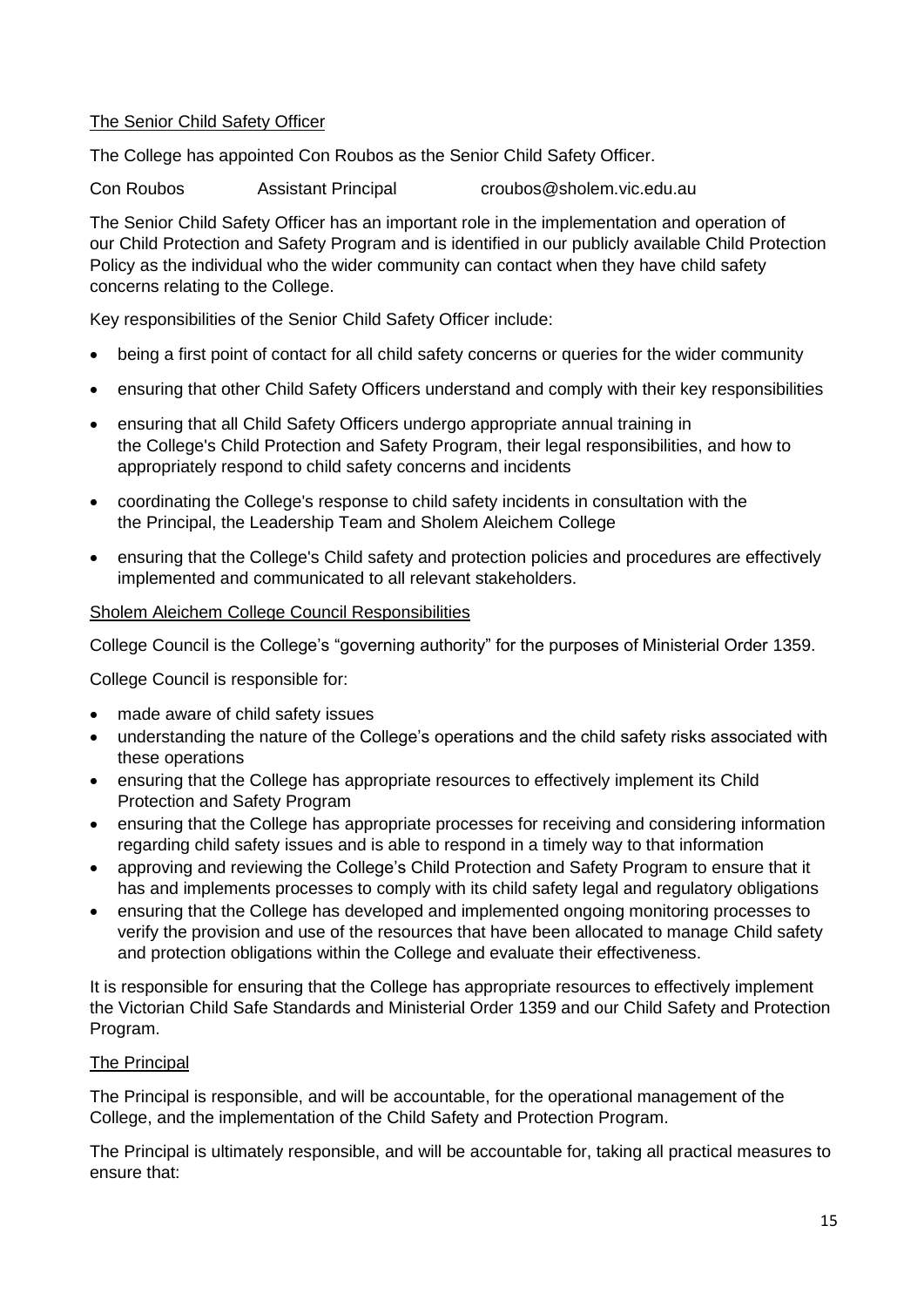- the College effectively implements Child Protection and Safety Program, and effectively deploys all available resources for that purpose
- appropriate College Child Safety Officers are appointed and trained
- a strong and sustainable child safe culture is maintained within the College including by:
	- o modelling the Child Protection Code of Conduct, and reinforcing high standards of child safe behaviours between adults and students and between students
	- o facilitating the participation of students, families, Staff and other members of the College community in promoting and improving child safety and wellbeing at the **College**
	- o promoting regular and open discussion of child safety and wellbeing issues within the College community
	- o facilitating regular professional learning for Staff and relevant Volunteers and Contractors about child safety, cultural safety, student wellbeing and preventing and responding to child safety incidents and concerns
	- o creating an environment where child safety incidents, concerns and complaints are readily raised with the College and where no one is discouraged form reporting child safety incidents or concerns to relevant external authorities.
- any child safety incidents or concerns are dealt with professionally and in a timely manner
- the Council receives regular reports with respect to child safety matters
- all Staff as well as Direct Contact Volunteers are aware of the College's Child Protection and Safety Program and trained in implementing the Program's processes and procedures
- external support is organised to assist parties following a disclosure or suspicion of harm or abuse, in cases where the child or family does not consent to the referral
- the College is complying with its legal and regulatory obligations with respect to child protection.

The Principal may, when appropriate, call on the Leadership Team for advice and support in the management and implementation of the College's Child Protection and Safety Program.

For the purposes of the Reportable Conduct Scheme, the Principal is the Head of Entity who is responsible for reporting and investigating Reportable Allegations under our Reportable Conduct policy, unless the allegations involve the Principal in which case it is the Council President.

# **Staff**

All Staff are "school staff" for the purposes of Ministerial Order 1359.

All Staff, including full-time, part-time, casual, relief, teaching and non-teaching Staff, are required, as a condition of their employment at the College, to comply with our Child Protection and Safety Program, including the Child Safety and Protection Codes of Conduct, and their legal obligations with respect to the reporting of child safety incidents or concerns and regarding WWC Checks.

It is each individual's responsibility to be aware of key indicators of child abuse and other harm, to be observant, and to raise any and all child safety incidents or concerns with one of the College's Child Safety Officers and with external agencies where required.

To meet these obligations, all Staff must:

- participate in child safety and wellbeing induction and ongoing training provided by the College
- always follow the College's child safety and wellbeing policies and procedures in the Child Safety and Protection Program
- act in accordance with the Child Safety and Protection Codes of Conduct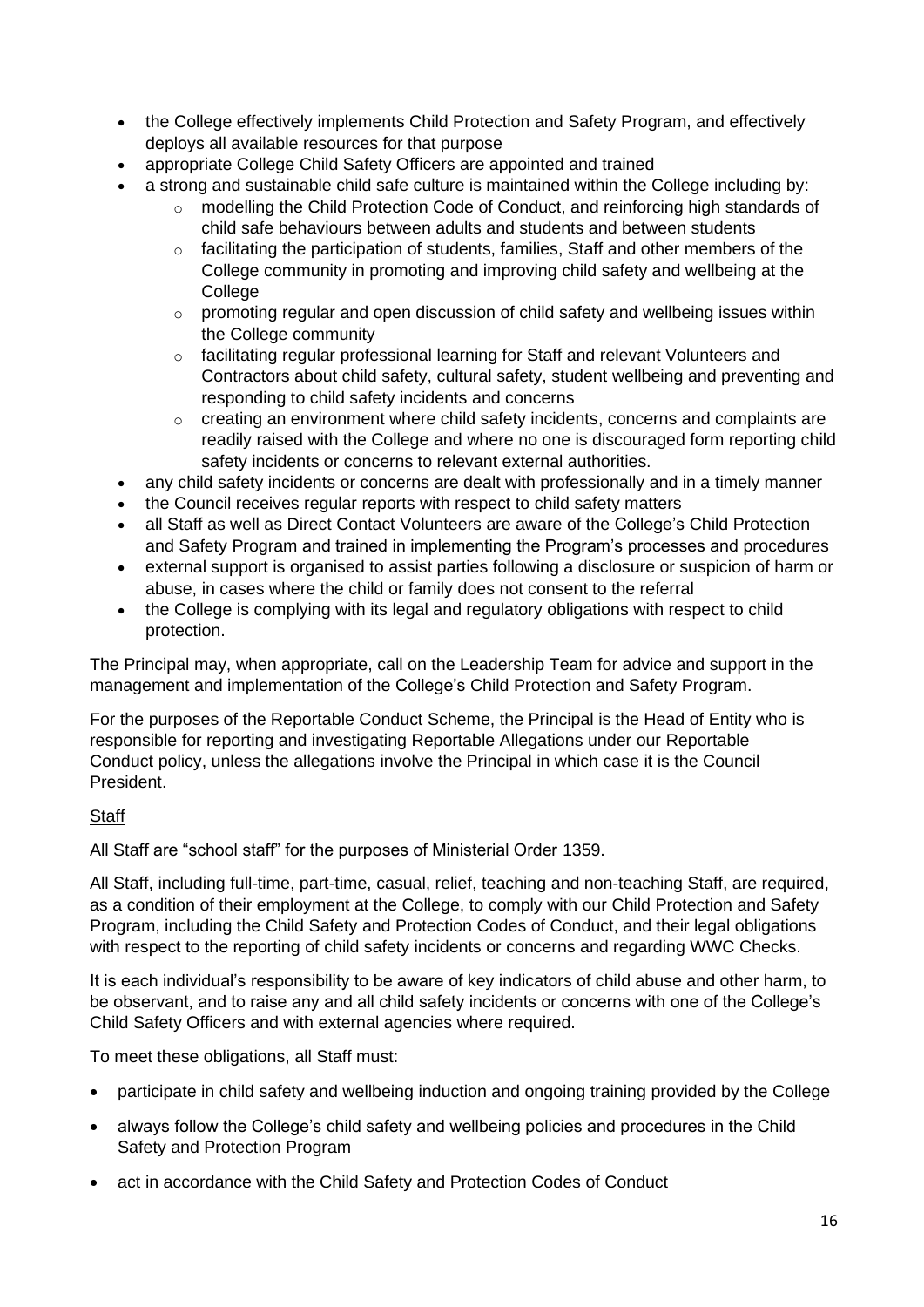- identify and raise child safety incidents and concerns in accordance with our Procedures for Responding to and Reporting Child Safety Incidents or Concerns, and follow the PROTECT Four Critical Actions and Four Critical Actions: Student Sexual Offending
- ensure students views are taken seriously and their voices are heard when making decisions that affect them
- implement inclusive practices that respond to the diverse needs of students.

### **Volunteers**

A Volunteer is a someone who performs work for the College in a College environment without remuneration or reward. Volunteers may be family members of students, or from the wider College or local community. Volunteers are not "school staff" for the purposes of Ministerial Order 1359.

All Volunteers at the College are responsible for contributing to the safety and protection of students in the College environment.

To meet these obligations:

- all Volunteers must comply with our Child Protection Policy and Child Safety and Protection Codes of Conduct
- Direct Contact Volunteers (and, if required by the College, other Volunteers such as Regular Volunteers who are engaged in "child-connected work") must:
- participate in child safety and wellbeing induction and ongoing training provided by the College
- be aware of key indicators of child abuse and other harm
- understand their legal obligations with respect to the reporting of child abuse and other harm
- raise all child safety concerns with one of the College's Child Safety Officers.

#### **Contractors**

A Contractor is someone engaged by the College to perform specific tasks. Contractors are not employees of the College. However, Contractors who have direct contact with children are "school staff" for the purposes of Ministerial Order 1359.

Contractors may include maintenance and building personnel, consultants, music tutors, sports coaches, and cleaners as well as external education providers (organisations that the College has arranged to deliver a specified course of study that is part of the curriculum, to a student or students enrolled at the College).

All Contractors are responsible for contributing to the safety and protection of students in the College environment.

To meet these obligations:

- all Contractors must comply with our Child Protection Policy and Child Safety and Protection Codes of Conduct.
- Direct Contact Contractors (and, if required by the College, other Contractors such as Regular Contractors who are engaged in "child-connected work") must:
	- o participate in child safety and wellbeing induction and ongoing training provided by the **College**
	- o be aware of key indicators of child abuse and other harm
	- $\circ$  understand their legal obligations with respect to the reporting of child abuse and other harm
	- o raise all child safety concerns with one of the College's Child Safety Officers.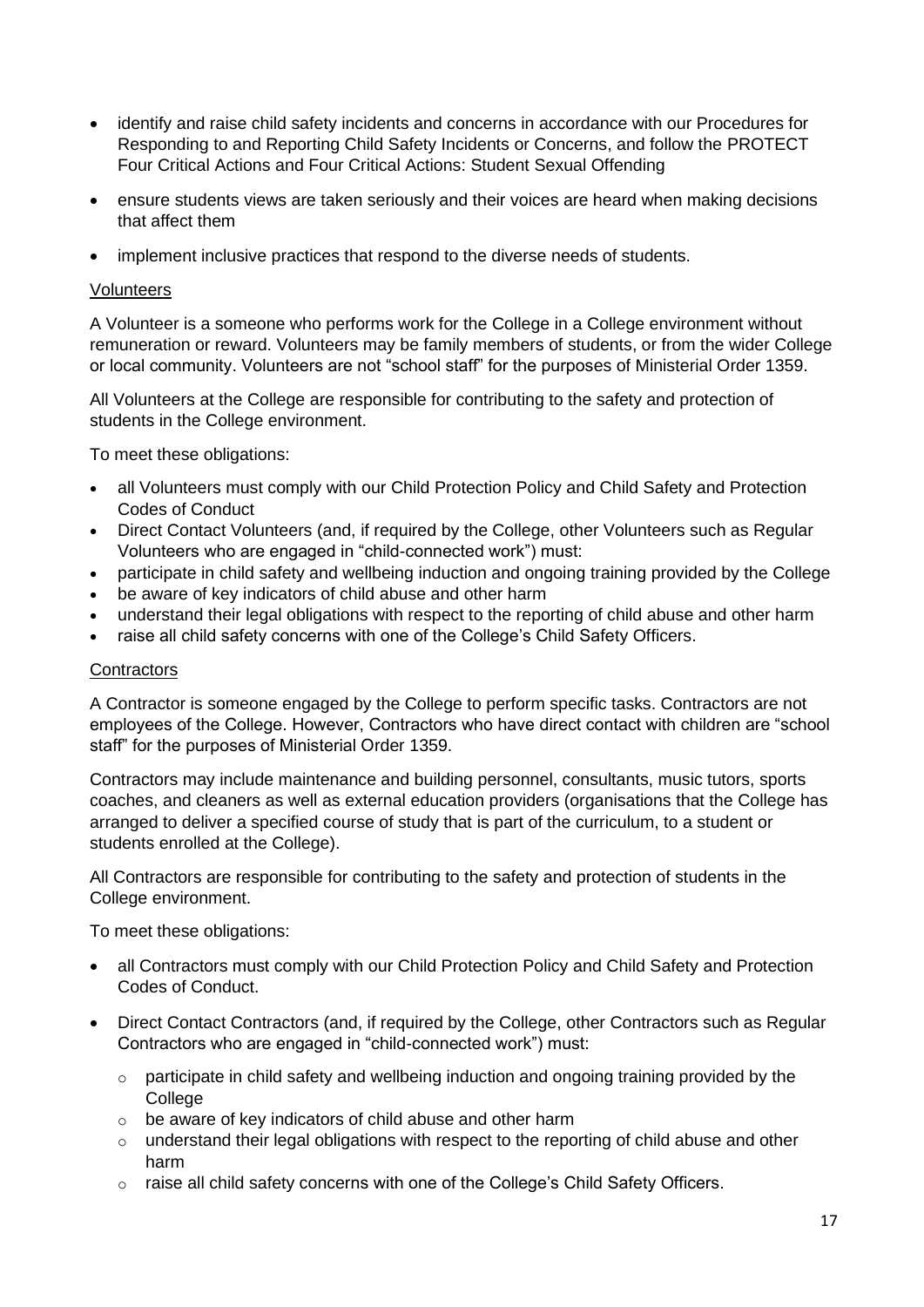The College may include these requirements in the written agreement between it and the Contractor.

#### External Educational Providers

An External Education Provider is any organisation that the College has arranged to deliver a specified course of study that is part of the curriculum, to a student or students enrolled at the College. The delivery may take place on College premises or elsewhere.

All External Education Providers engaged by the College are responsible for contributing to the safety and protection of children in the College environment (this includes camps and excursions).

All External Education Providers engaged by the College are required by the College to be familiar with our [Child Protection Policy,](https://sholem.complispaceprimary.com.au/module/53/page/04a71e8b-21b0-4a66-8b06-a479ec3e5b07.md) and adhere to our [Child Safety and Protection](https://sholem.complispaceprimary.com.au/module/262/page/2e70de43-5042-491d-94c0-999c6164ace9.md) Codes of Conduct.

Sholem Aleichem College may include this requirement in the written agreement between it and the External Education Provider.

#### **2.7 Statement of Commitment to Child Safety and Wellbeing**

All children and young people who come to Sholem Aleichem College have a right to feel and be safe. We are committed to providing a child safe and child friendly environment, where children and young people are safe and feel safe and can actively participate in decisions that affect their lives.

We have a zero tolerance for child abuse and other harm and are committed to acting in students' best interests and keeping them safe from harm.

The College regards its Child safety and protection responsibilities with the utmost importance and as such is committed to providing the necessary resources to ensure compliance with all relevant child protection laws and regulations and maintaining a child safe culture.

Each member of the College community has a responsibility to understand the important and specific role that they play individually and collectively to ensure that the wellbeing and safety of all students is at the forefront of all that they do and every decision that they make.

The College's Statement of Commitment to Child Safety and Wellbeing has been designed to reflect the National Principles.

#### **2.8 Child Safety and Protection Standards**

In addition to implementing the Victorian Child Safe Standards, the College's commitment to child safety is based on the National Principles.

Requiring compliance with these additional Standards is one of the strategies employed by Sholem Aleichem College to embed a culture of child safety at the College.

Sholem Aleichem College has also developed specific child safe principles and values relevant to its own specific circumstances that guide our practices, policies and procedures to protect students from abuse and harm.

#### The Victorian Child Safe Standards

The Victorian Child Safe Standards were originally developed in response to the Victorian Parliament's Inquiry into the Handling of Child Abuse by Religious and Other Organisations. They were replaced by a set of new Standards in 2022, to reflect the National Principles and to support greater national consistency. There are 11 Victorian Child Safe Standards. They are: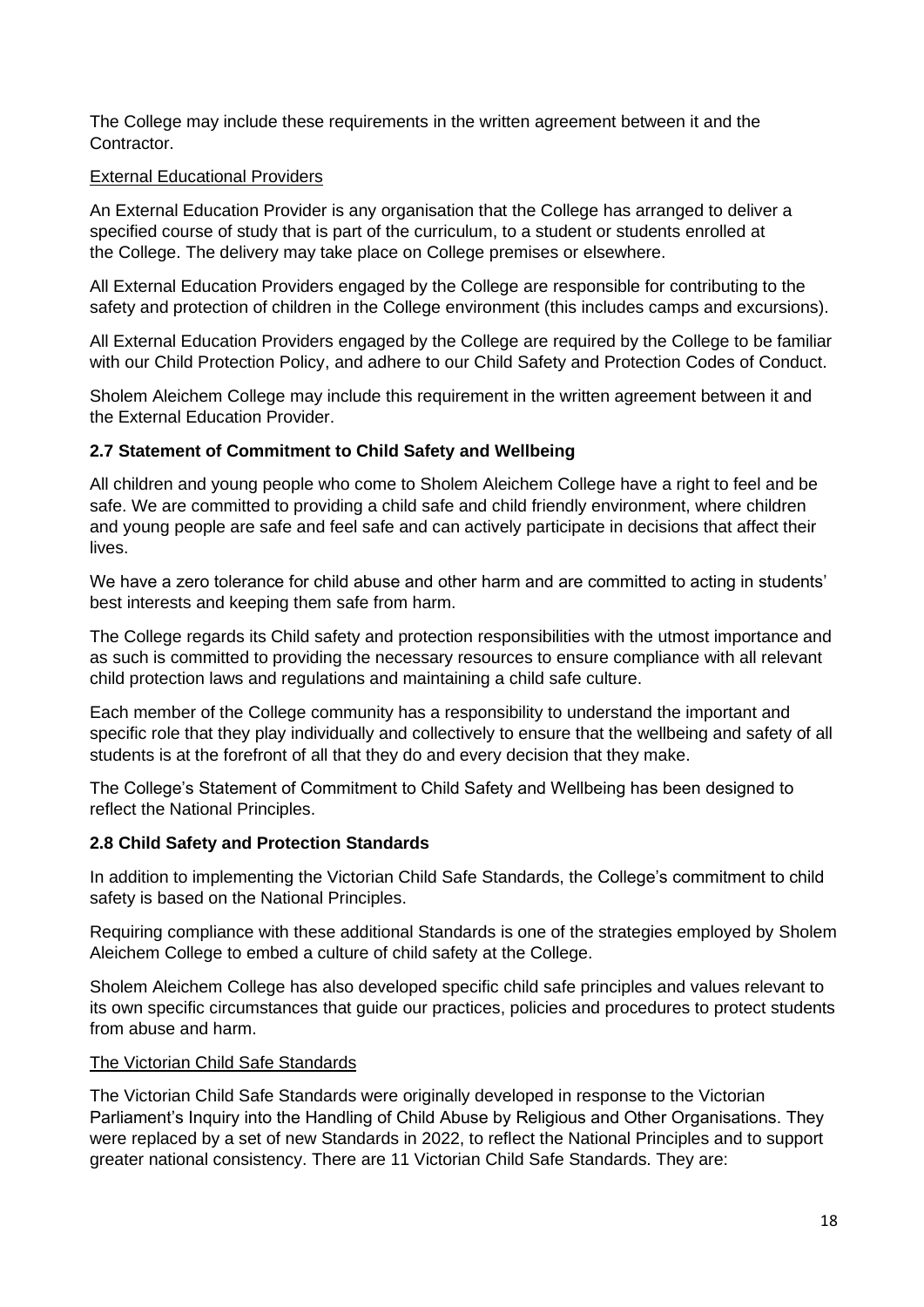- 1. Organisations establish a culturally safe environment in which the diverse and unique identities and experiences of Aboriginal children and young people are respected and valued.
- 2. Child safety and wellbeing is embedded in organisational leadership, governance and culture.
- 3. Children and young people are empowered about their rights, participate in decisions affecting them and are taken seriously.
- 4. Families and communities are informed, and involved in promoting child safety and wellbeing.
- 5. Equity is upheld and diverse needs respected in policy and practice.
- 6. People working with children and young people are suitable and supported to reflect child safety and wellbeing values in practice.
- 7. Processes for complaints and concerns are child focused.
- 8. Staff and volunteers are equipped with the knowledge, skills and awareness to keep children and young people safe through ongoing education and training.
- 9. Physical and online environments promote safety and wellbeing while minimising the opportunity for children and young people to be harmed.
- 10. Implementation of the Child Safe Standards is regularly reviewed and improved.
- 11. Policies and procedures document how the organisation is safe for children and young people.

# **2.9 Sholem Aleichem College's Child Safety and Protection Principles and Values**

- All children have the right to be safe.
- The welfare and best interests of the child are paramount.
- The views of the child and a child's privacy must be respected.
- Clear expectations for appropriate behaviour with children are established in our Child Protection Code of Conduct and Staff and Student Professional Boundaries policy.
- The safety of children is dependent upon the existence of a child safe culture.
- Child safety awareness is promoted and openly discussed within our College community.
- Procedures are in place to screen all staff, Direct Contact Volunteers, Third Party Contractors and External Education Providers who have direct contact with children.
- Child safety and protection is everyone's responsibility.
- Child Safety and Protection training is mandatory for all School Council members, staff and Direct Contact Volunteers.
- Procedures for responding to alleged or suspected incidents of child abuse are simple and accessible for all members of the College community.
- Children from culturally or linguistically diverse backgrounds, Aboriginal or Torres Strait Islander Children and other children who are vulnerable (such as children in out-of-home care or children of diverse sexuality) have the right to special care and support.
- Children who have any kind of disability have the right to special care and support.

# **2.10 The National Principles for Child Safe Organisations**

# The National Principles for Child Safe Organisations

The National Principles were developed by the Australian Human Rights Commission in response to recommendations of the Royal Commission into Institutional Responses to Child Sexual Abuse. The National Principles are comprised of 10 Principles that were informed by, but go further than, the 10 Child Safe Standards recommended by the Royal Commission. They are:

- 1. Child safety and wellbeing is embedded in organisational leadership, governance and culture.
- 2. Children and young people are informed about their rights, participate in decisions affecting them and are taken seriously.
- 3. Families and communities are informed and involved in promoting child safety and wellbeing.
- 4. Equity is upheld and diverse needs respected in policy and practice.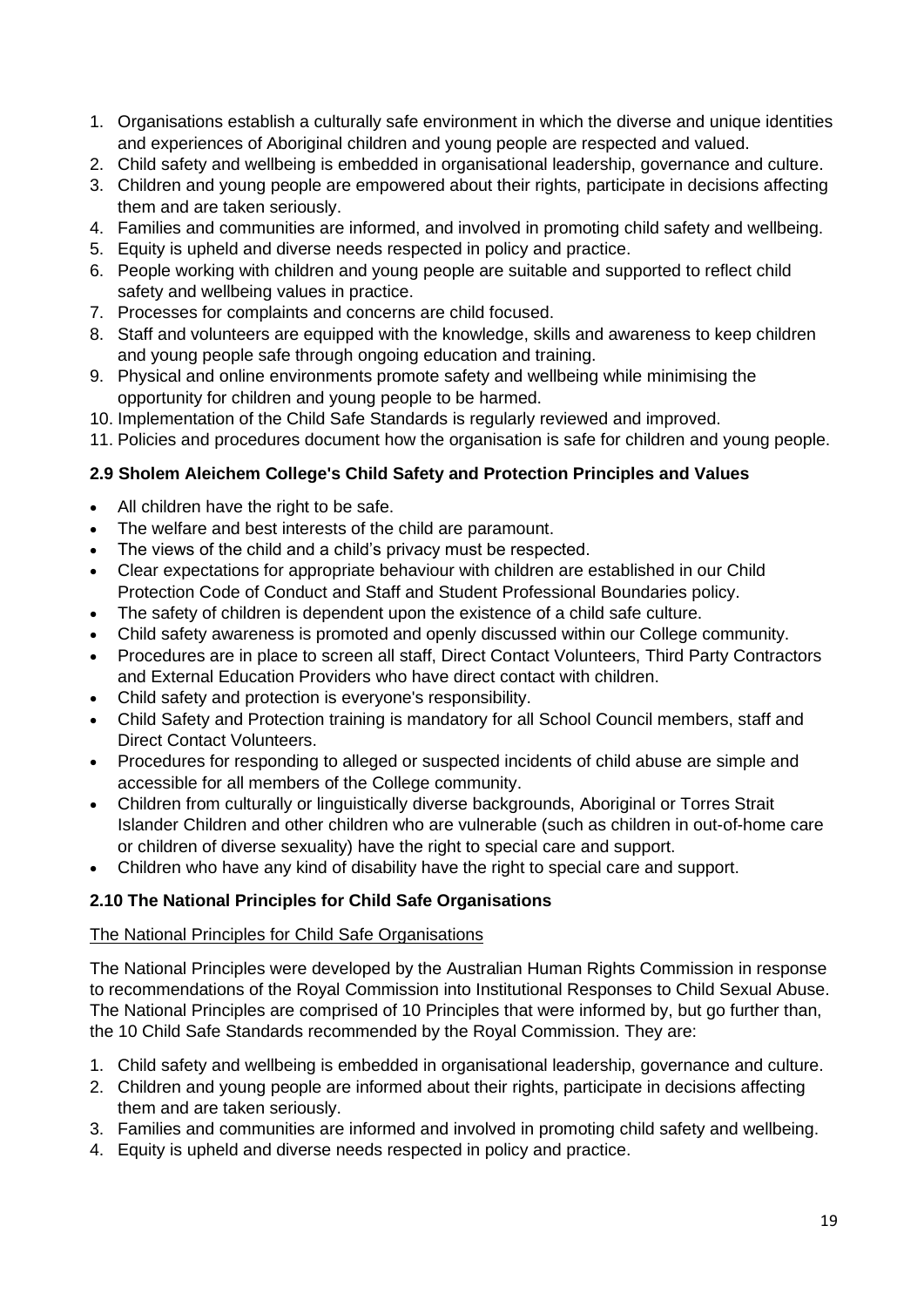- 5. People working with children and young people are suitable and supported to reflect child safety and wellbeing values in practice.
- 6. Processes to respond to complaints and concerns are child focused.
- 7. Staff and volunteers are equipped with the knowledge, skills and awareness to keep children and young people safe through ongoing education and training.
- 8. Physical and online environments promote safety and wellbeing while minimising the opportunity for children and young people to be harmed.
- 9. Implementation of the national child safe principles is regularly reviewed and improved.
- 10. Policies and procedures document how the organisation is safe for children and young people.



# **2.11 Children and Young People's Rights to Safety, Information and Participation**

Sholem Aleichem College is a child safe and child-centred organisation. Our environment is friendly and welcoming to all children and young people.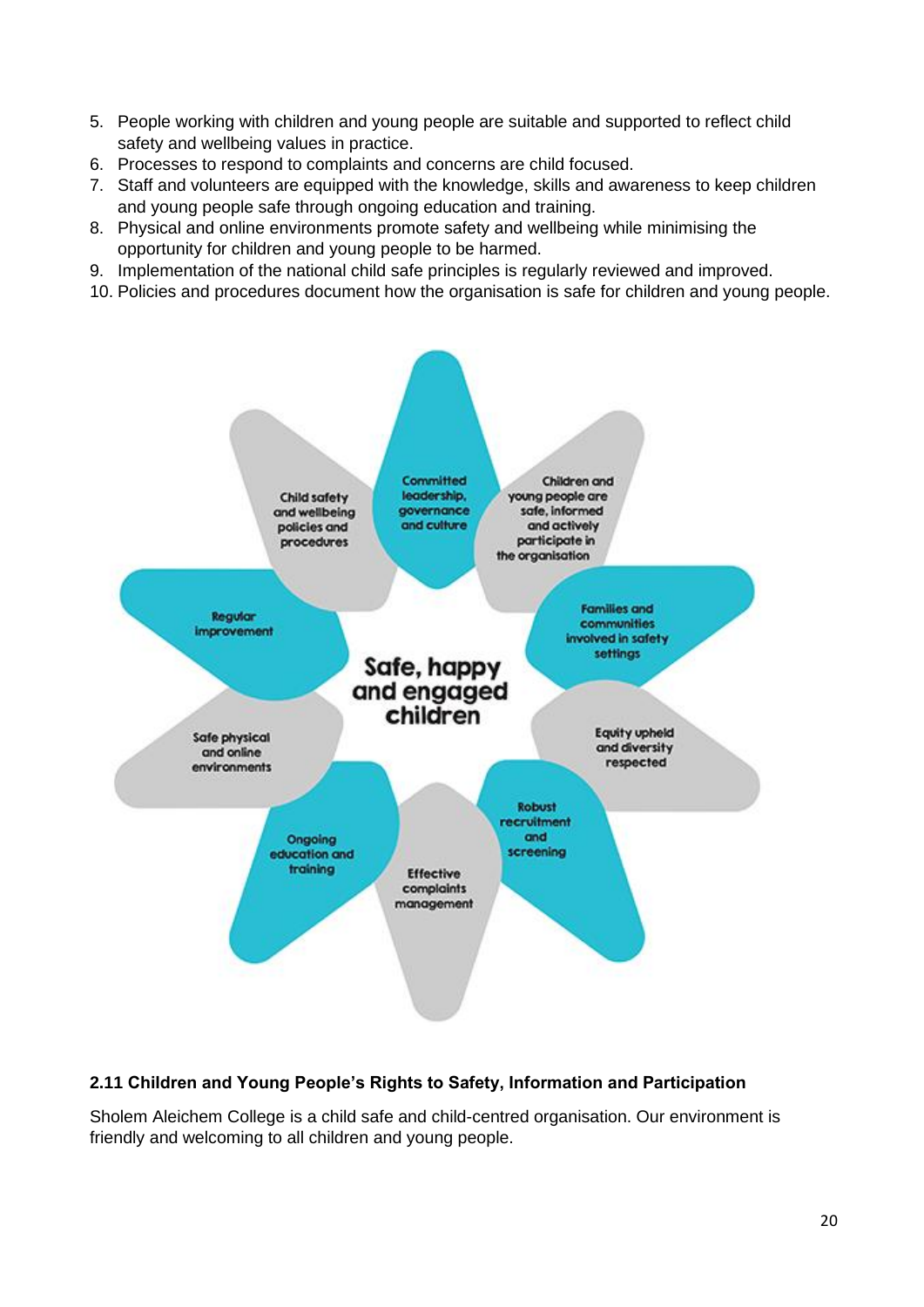We actively seek to include students in decisions that affect them. This includes decisions about organisational planning, delivery of services, management of facilities and classroom learning. This may include peer mediation, student representative councils, leadership portfolios, planning and running of special events and sustainability.

We ensure that students know about their rights to safety, information and participation. We recognise the importance of friendships and support from peers. We actively seek to understand what makes students feel safe in our College and regularly communicate with students about what they can do if they feel unsafe.

# **2.12 Child Safety and Protection Codes of Conduct**

Our Child Safety and Protection Codes of Conduct include a Child Protection Code of Conduct and a Staff and Student Professional Boundaries policy. Together, these Codes of Conduct set boundaries and expectations for appropriate behaviours between adults in our College community and students, including in physical, online and virtual environments.

We also have a Student Child Safety and Protection Code of Conduct, which includes standards of behaviour for students relevant to child safety and wellbeing.

Our Child Safety and Protection Codes of Conduct include clear processes to report inappropriate behaviour. We publish our Child Safety and Protection Codes of Conduct on our public website so that everyone can easily find out what behaviours are acceptable and unacceptable at our College and how to report inappropriate behaviour.

We also provide additional information to students and families about the Child Safety and Protection Codes of Conduct, to ensure that they know what behaviours are acceptable and unacceptable and how to report inappropriate behaviour.

# **2.13 Parents/Carers, Families and Community Involvement at the College**

The College recognises that parents and carers have the primary responsibility for the upbringing and development of their children. We ensure that they participate in decisions affecting their children.

We ensure that families and relevant communities (Aboriginal and Torres Strait Islander communities, culturally and linguistically diverse communities, other communities that make up our Staff and student cohort, and the local community in which our College operates) know about the College's operations and policies, including its [Child Protection Policy](https://sholem.complispaceprimary.com.au/module/53/page/04a71e8b-21b0-4a66-8b06-a479ec3e5b07.md) and the Child Safety and Protection Codes of Conduct, privacy, risk management, and complaints and investigation processes.

We actively seek to include families and relevant communities in decisions about organisational planning, delivery of services, management of facilities, and classroom learning.

We build cultural safety at the College through partnerships with relevant communities.

# **2.14 Valuing Diversity and Equity in the College Community**

Our College values diversity and does not tolerate any discriminatory practices. To achieve this, we:

- support the cultural safety, participation and empowerment of Aboriginal and Torres Strait Islander students and their families
- support the cultural safety, participation and empowerment of students from culturally and/or linguistically diverse backgrounds and their families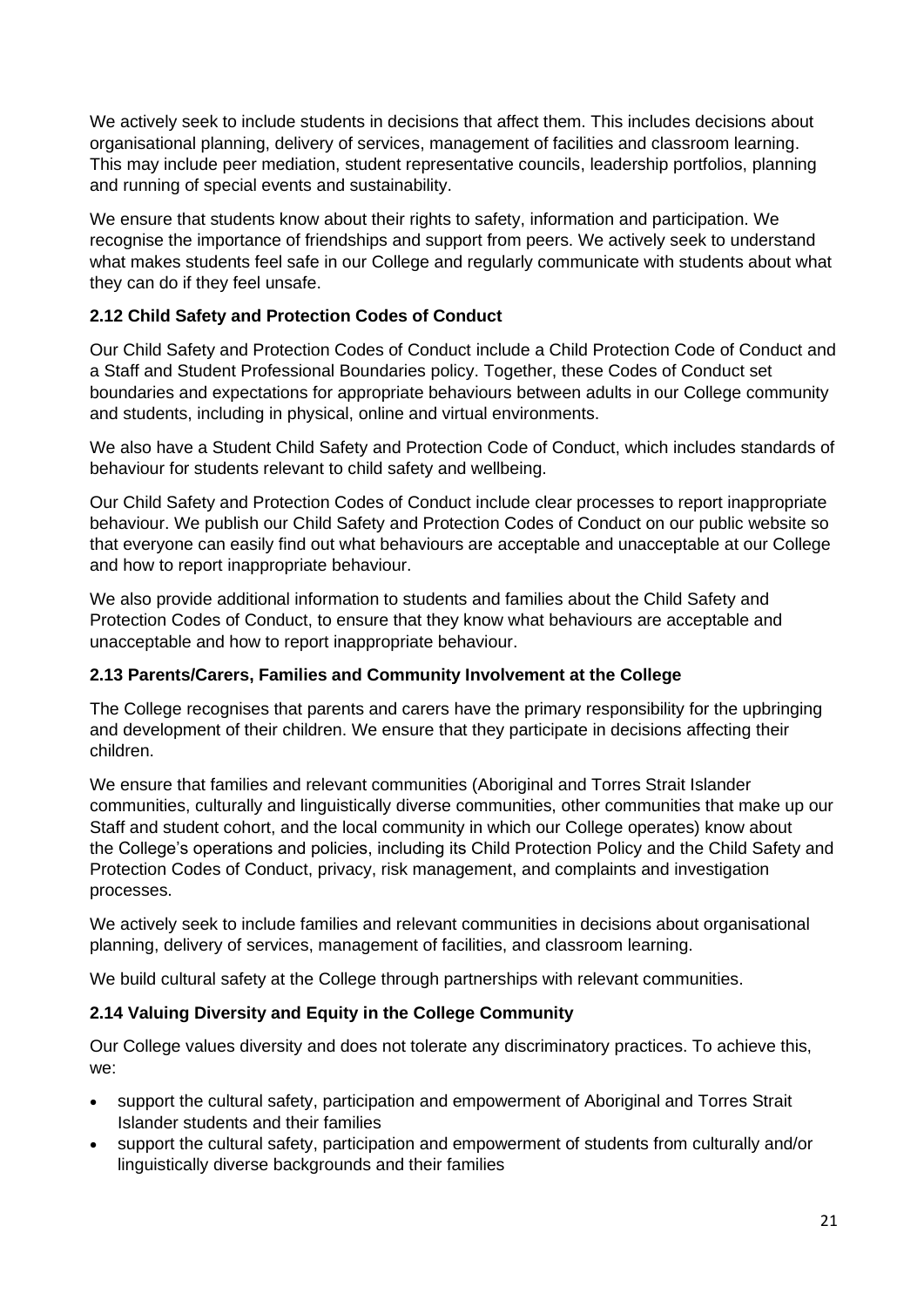- support students with disability and their families and act to promote their participation
- support students and families of diverse sexuality and act to promote their participation
- seek to recruit a workforce that reflects a diversity of cultures, religions, abilities and identities
- ensure that all teaching Staff have training about Aboriginal and Torres Strait Islander cultures, disability, culturally and/or linguistically diverse backgrounds, and those with particular experiences or needs
- have a physical environment that actively celebrates diverse cultures and recognises cultural difference
- commit to ensuring that our facilities promote the inclusion of students of all abilities.

# **2.15 Embedding a Culture of Child Safety**

# Cultural Safety

At Sholem Aleichem College, we are committed to establishing an inclusive and culturally safe College where the strengths of Aboriginal and Torres Strait Islander culture, values and practices are respected.

We think about how every student can have a positive experience in a safe environment. For Aboriginal and Torres Strait Islander students, we recognise the link between culture, identity and safety and actively create opportunities for Aboriginal and Torres Strait Islander students, their families and their communities (including local Aboriginal communities relevant to the College) to have a voice and presence in our College's planning, policies, and activities.

Sholem Aleichem College's Child Protection and Safety Program is one of the strategies employed to embed a culture of child safety at the College.

Our Child Protection and Safety Program relates to all aspects of child safety and protecting students from abuse or other harm and establishes work systems, practices, policies and procedures to create and maintain a child safe environment and culture at the College. It includes:

- Child Safety and Protection Codes of Conduct
- clear information as to what constitutes child abuse and other harm and associated key indicators of child abuse and other harm
- clear procedures, that are consistent with [PROTECT Four Critical Actions](https://www.education.vic.gov.au/Documents/about/programs/health/protect/FourCriticalActions_ChildAbuse.pdf) (https://www.education.vic.gov.au/Documents/about/programs/health/protect/FourCriticalAction s ChildAbuse.pdf), for responding to and reporting child safety incidents or concerns internally to a Child Safety Officer, and for responding to incidents or allegations of child abuse or other harm
- strategies to support, encourage and enable Staff, Volunteers, Contractors, parents/carers and students to understand, identify, discuss and report child safety matters
- procedures for recruiting and screening members of the Leadership Team, Staff, Volunteers and Contractors including child protection requirements in all position descriptions and advertisements
- procedures for reporting to external agencies, that are consistent with [PROTECT Four Critical](https://www.education.vic.gov.au/Documents/about/programs/health/protect/FourCriticalActions_ChildAbuse.pdf)  [Actions\(](https://www.education.vic.gov.au/Documents/about/programs/health/protect/FourCriticalActions_ChildAbuse.pdf)https://www.education.vic.gov.au/Documents/about/programs/health/protect/FourCritic alActions ChildAbuse.pdf), including Mandatory Reporting to the Department of Families, Fairness and Housing (Child Protection), Reportable Conduct to the Commission for Children and Young People (CCYP) and Reporting Child Sexual Abuse to Police
- pastoral care strategies designed to empower students and keep them safe
- strategies to support and encourage the participation and inclusion of Aboriginal and Torres Strait Islander students, students from culturally and linguistically diverse backgrounds and students with disability
- Child safety and protection training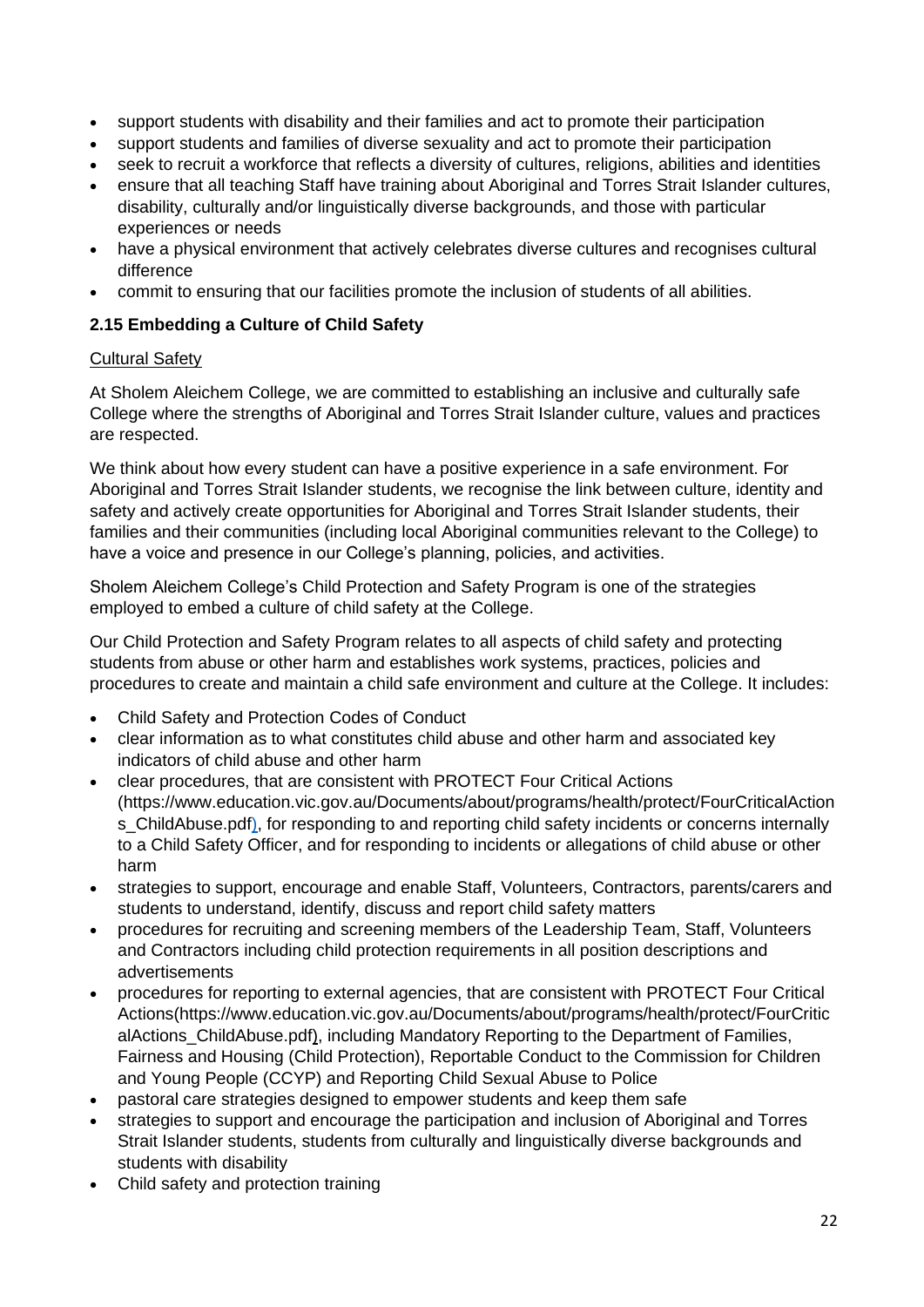- information regarding the steps to take after a disclosure of abuse or other harm to protect, support and assist students
- quidelines with respect to record keeping and confidentiality
- policies to ensure compliance with all relevant laws, regulations and standards (including the Victorian Child Safe Standards, Ministerial Order 1359 and the National Principles)
- a system for continuous review and improvement through Executive Team meetings, Child Protection Subcommittee, Staff Meetings and Council Meetings.

# **2.16 Student Empowerment and Participation**

Sholem Aleichem College is a child safe and child-centred organisation, and we work to create an inclusive and supportive environment that encourages students and families to contribute to our approach to child safety and wellbeing.

We ensure that our physical, virtual and online environments are friendly and welcoming to all children and young people.

We actively seek to include students in decisions that affect them. This includes decisions about organisational planning, delivery of services, management of facilities, and learning and assessment environments.

We ensure that students know about their rights to safety, information and participation. We actively seek to understand what makes students feel safe in our College and regularly communicate with students about what they can do if they feel unsafe.

We recognise the importance of friendships and encourage respectful relationships, strong friendships and support from peers.

The specific strategies that we have adopted to promote the participation of and empowerment of students, and to implement all of the above obligations, are set out in the Participation and Empowerment of Students section of our Child Safety and Protection Program.

#### **2.17 Training on and Information About the Child Protection and Safety Program**

As a part of Sholem Aleichem College's induction process, all Staff, as well as relevant Volunteers and Contractors, are required to complete induction training on our Child safety and protection policies, practices and procedures.

All Staff, as well as relevant Volunteers and Contractors also receive refresher and ongoing Child safety and protection training annually.

The College provides all Visitors to the College, including Casual Volunteers and Contractors, with information about the Child Safe Codes of Conduct and how to report child safety incidents or concerns to the College and to relevant external authorities.

The College provides Staff, Direct Contact and Regular Volunteers, and Direct Contact and Regular Contractors with support and regular supervision by their Head of Department, the College's Child Safety Officers and/or the Leadership Team to ensure that they are compliant with the College's approach to child safety.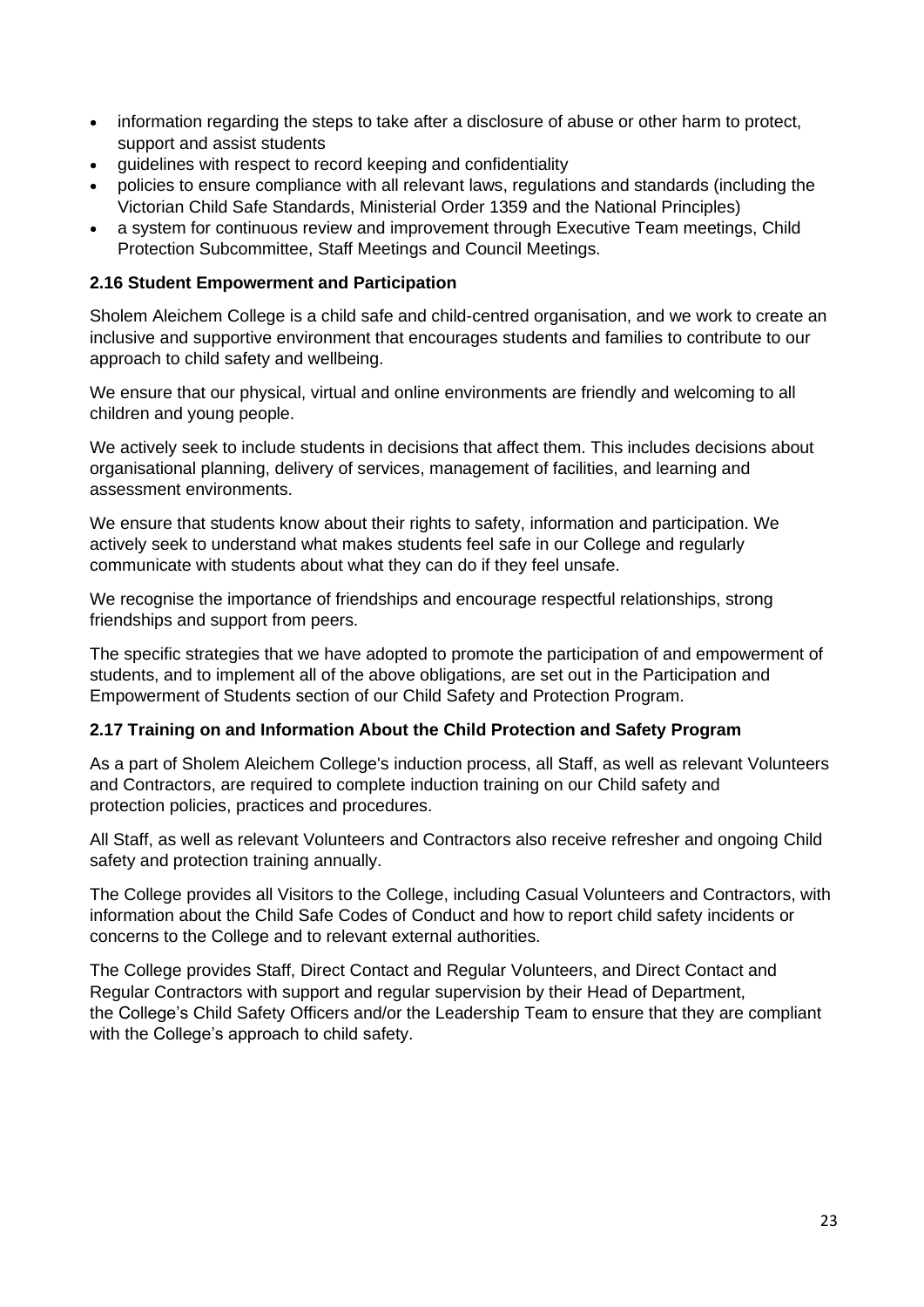# **2.18 Complaints and Reporting Processes: The College's Response to Child Safety Incidents or Concerns**

#### The Sholem Aleichem College Child Protection Process



Sholem Aleichem College fosters a culture that encourages everyone in the College community to raise concerns and complaints about child safety and wellbeing. Our processes for raising complaints and concerns, and the procedures that all Staff, Volunteers and Contractors must follow whenever they witness, suspect or receive a complaint about a child safety incident or concern involving a student, a staff member, a Volunteer, a Contractor or the College, are set out in the Procedures, below.

The College will take appropriate, prompt action in response to all child safety incidents or concerns, including all complaints, allegations or disclosures of abuse or other harm, when Staff, Volunteers, Contractors, students, parents/carers or anyone else reports these to the College.

The College's response will include:

- externally reporting all matters that meet the required relevant thresholds to Child Protection (Mandatory Reports), the Police (Mandatory Reporting of Child Sexual Abuse), the CCYP (Reportable Conduct), and/or the Victorian Institute of Teaching (Teacher Misconduct), depending on the issues raised and consistent with [PROTECT Four Critical Actions](https://www.education.vic.gov.au/Documents/about/programs/health/protect/FourCriticalActions_ChildAbuse.pdf)
- fully cooperating with any resulting investigation by an external agency
- protecting any student connected to the child safety incident or concern until it is resolved and providing ongoing support to those affected
- taking particular measures in response to child safety incidents or concerns about an Aboriginal or Torres Strait Islander student, a student from a culturally and linguistically diverse background, a student with disability, and other vulnerable students (such as students who are unable to live at home or students who identify as lesbian gay, bisexual, transgender or intersex)
- sharing information with, or requesting information from, external people or agencies as permitted or required under the Child Information Sharing Scheme and/or the Family Violence Information Sharing Scheme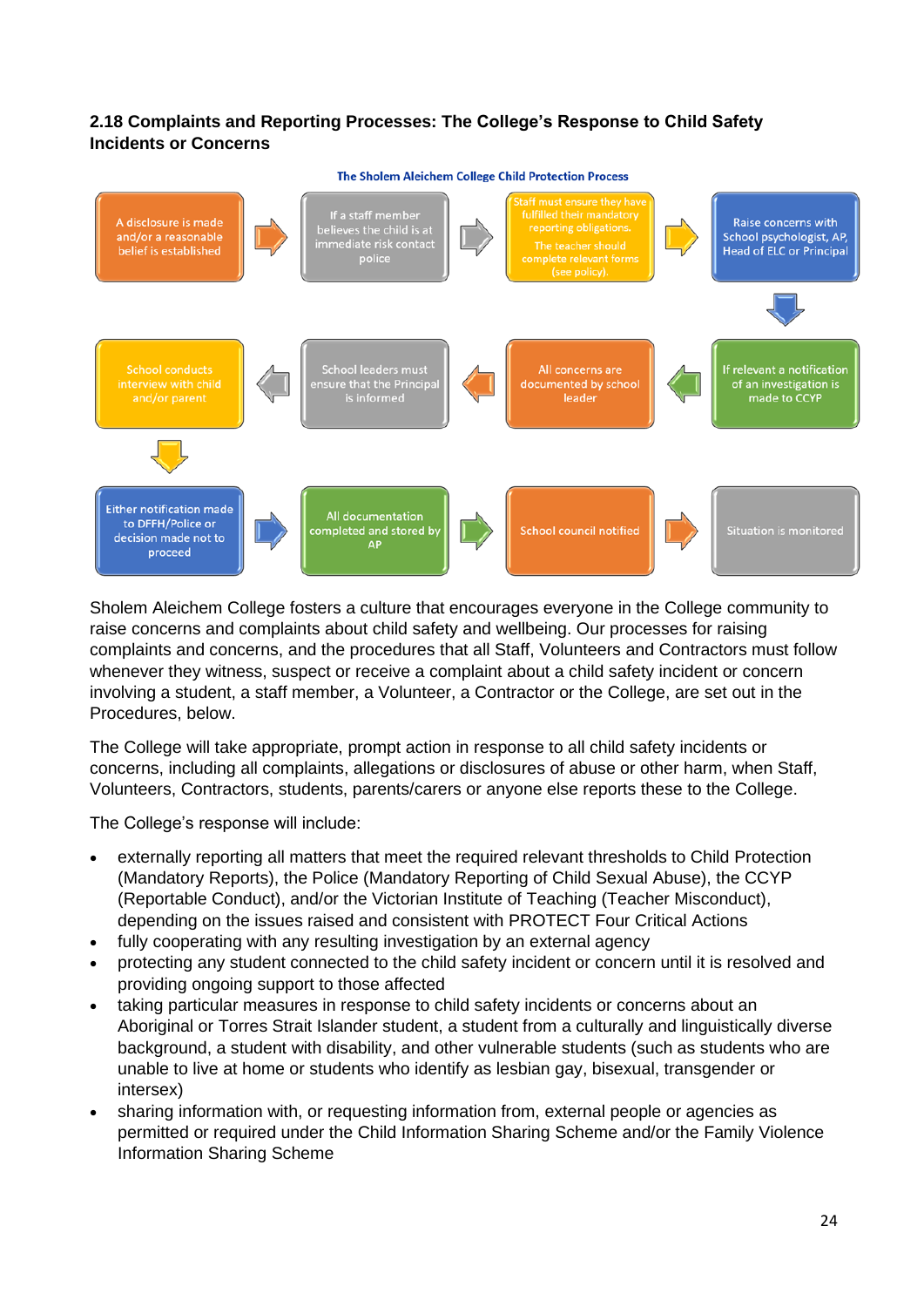- securing and retaining records of the child safety incident or concern and the College's response to it
- taking broader actions to improve child safety at the College (including systemic reviews and resulting improvements).

# **2.19 Child Safety and Protection Human Resources Management (Recruitment and Screening)**

Sholem Aleichem College applies best practice standards in the recruitment and screening of Staff, Volunteers and Contractors to engage the most suitable and appropriate people to work with children and young people. Our practices include:

- requiring all Staff and relevant Volunteers and Contractors to maintain a valid VIT Registration or WWC (working with children) clearance and sighting, verifying and recording information.
- ensuring that all Staff and relevant Volunteers and Contractors undergo Child safety and protection induction, and ongoing education and training
- ensuring that we provide Staff, and relevant Volunteers and Contractors who engage with students, with regular supervision and performance monitoring by their Head of Department or a senior member of Staff
- ensuring that professional development programs for Staff include Child safety and protection education and training programs including briefings run by Senior Child Safety Officer and an e-module.

# **2.20 Child Safety and Protection Risk Management**

Sholem Aleichem College recognises the importance of a risk management approach to minimising the potential for child abuse or harm to occur and we use this information to inform our policies, procedures and activity planning.

We identify, assess and manage Child safety and protection risks in all College environments, based on a range of factors including the nature of our College's activities, its physical, virtual and online environments and the characteristics of the student body. We use this information to inform our policies, procedures and activity planning.

We record identified risks to child safety and wellbeing in our Child Safety and Protection Risk Register, along with the actions in place at the College to manage these risks. College Council, the Principal and/or the Leadership Team monitor and evaluate the effectiveness of these actions at least annually.

The College has adopted a proactive risk management approach to Child safety and protection by developing and implementing strategies to identify and mitigate our Child safety and protection risks based on:

- the nature of all College environments including physical and online environments
- the activities students undertake at the College (including the provision of services by contractors or outside the College's physical environment)
- the characteristics and needs of all our students.

#### Risk Management Strategies

Sholem Aleichem College has implemented the following risk mitigation strategies to ensure that the College maintains a proactive approach to our duty of care to protect children from harm and comply with our legal and regulatory obligations:

• this Child Protection and Safety Program, including our Child Protection Policy and our Child Protection Code of Conduct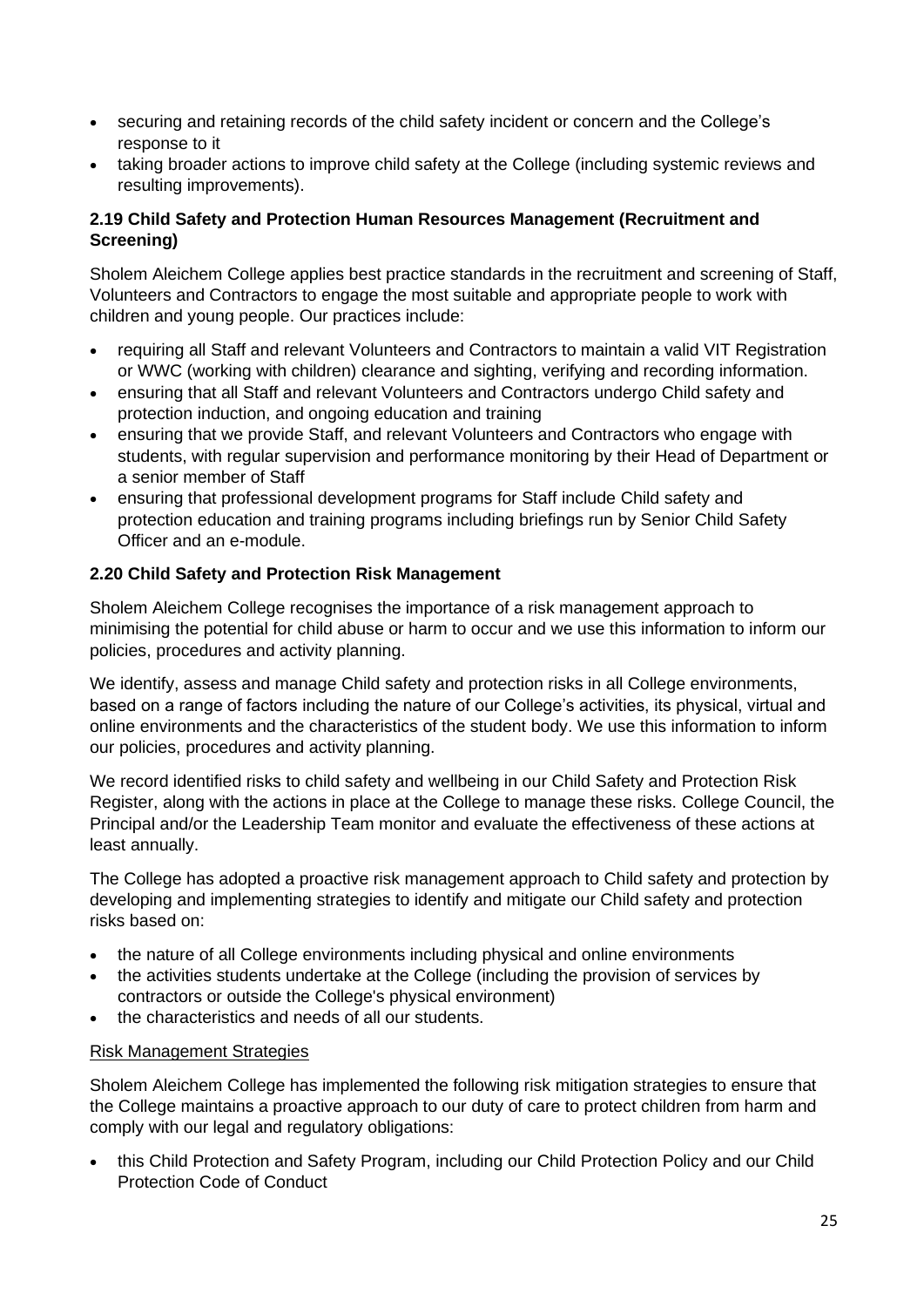- a comprehensive Staff and Student Professional Boundaries policy, implemented through training and communicated publicly
- induction and ongoing training provided to the Council and staff, at least annually, about identifying risks of child abuse in the College environment, their obligations and responsibilities for managing these risks, how to report and respond to Child safety and protection incidents, and the College's current child safety standards
- the appointment of the College's Child Safety Officers at the College and receive specialised, additional training to ensure that any concerns about child safety and protection in the College environment held by students, staff, Volunteers and parents/carers may be discussed in a safe and supportive environment
- extensive policies and procedures relating to excursions and camps ensuring that Child safety and protection risks specific to excursions and overnight stays are identified and controls are put in place
- ongoing, periodic reviews of all physical College environments to eliminate physical isolation risks, such as solid classroom doors or rooms with no windows, or implement procedural controls where elimination is not possible
- procedures for verifying the WWC clearance of all External Education Providers and Third-Party Contractors, who may have direct contact with students, to ensure that students remain safe in all College environments both internal and external to the College grounds
- clear procedures for reporting Reportable Conduct to the Commission for Children and Young People (CCYP) to ensure all risks specific to staff and Volunteer conduct are identified and controls are put in place
- identifying and recording all risks of child abuse in all College environments in a Child safety and protection risk register, and assessing the risks regarding the likelihood of the risk event occurring and the potential consequences if it was to occur
- a system of assurance through which risks of child abuse, and actions taken to reduce or remove these risks (risk controls), are recorded. The system is also used to monitor risk controls and to evaluate their overall effectiveness on a regular basis.

# **2.21 Privacy and Information Sharing**

The College collects, uses and discloses information about students and their families in accordance with Victorian privacy laws and other relevant laws, including laws that permit the College to disclose information about child safety and wellbeing to external people and agencies.

# **2.22 Child Safety and Protection Record Keeping**

The College is committed to best practice record keeping about child safety incidents and concerns.

The College records all internal and external reports of child safety incidents and concerns, as well as any other responses by the College using PROTECT Recording your actions: Responding to suspected child abuse - A Template for Victorian Schools.

When keeping records of child safety incidents or concerns, the College maintains confidentiality and privacy for students and families in accordance with federal and state privacy legislation.

Effective Child safety and protection record keeping is one of the College's key strategies in the management of its Child safety and protection obligations, including the fulfillment of our duty of care.

It is through such record keeping that the College can ensure that, should there ever be a need for evidence of the College's child safe culture or precautions and preventative measures taken in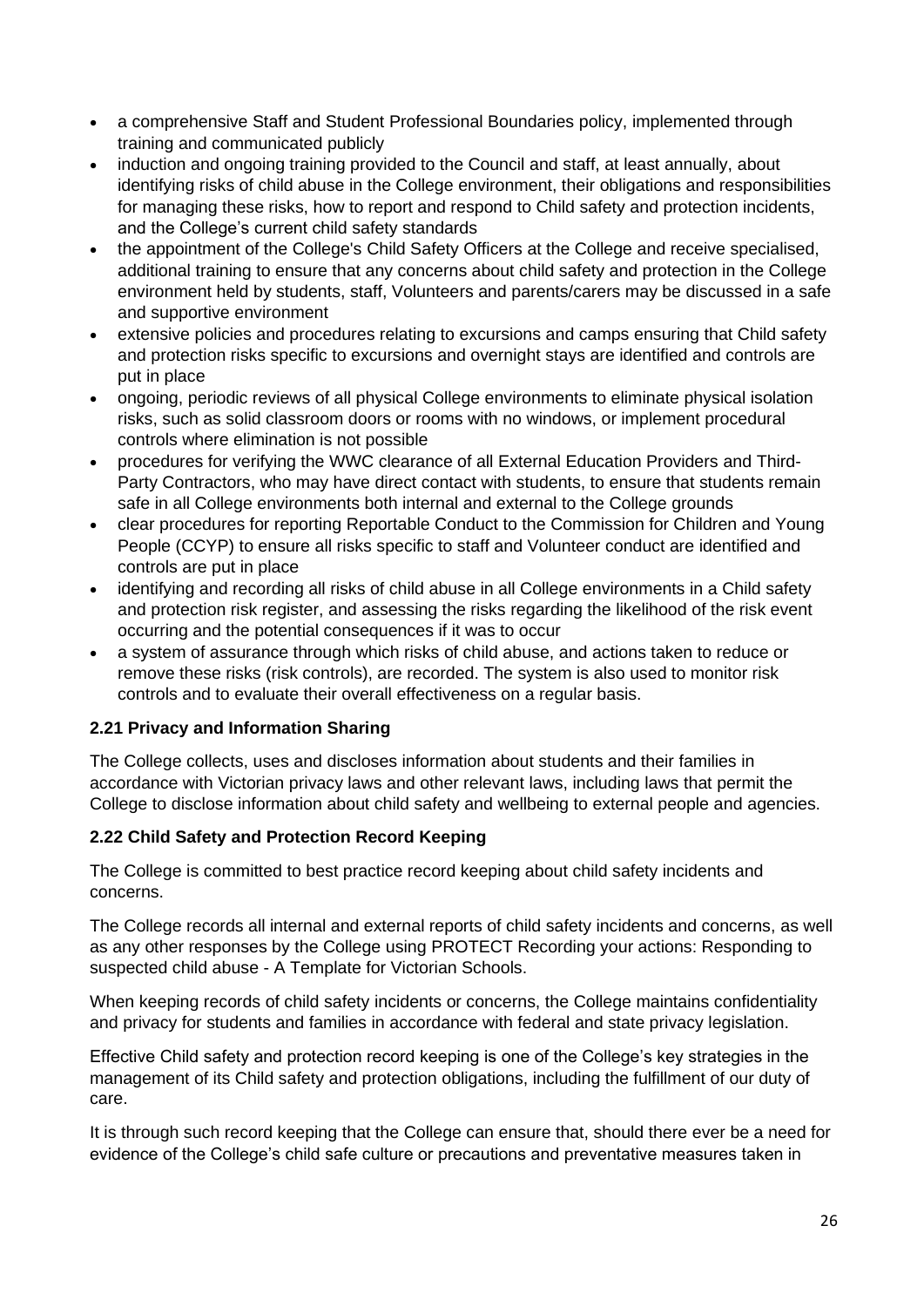response to the risk of child abuse, the College has well-documented and easily-accessible records.

The child protection register will be maintained by the Senior Child Protection Officer.

# **2.23 Documenting a Suspicion or Belief of Abuse**

Where a staff member, Council member, Direct Contact Volunteer or other member of the College community forms the belief on reasonable grounds that a student needs protection, written and dated notes of their observations and concerns should be recorded to assist in a referral/report of child abuse.

All verbal and written communications regarding Child safety and protection matters (including notes of observations, student disclosures, meetings and telephone calls) must be properly documented. The documented records should include dates and times and enough detail to record key conversations, especially those relating to the student's disclosure.

The records of Child safety and protection must be stored securely.

# **2.24 How to Record Observations, Disclosures or Allegations of Abuse, Grooming or Student Sexual Offending**

The College requires all members of the College community, including the Council, staff, Volunteers, Third Party Contractors and External Education Providers to use the The Department of Education and Training, Catholic Education Commission of Victoria and Independent Schools Victoria, PROTECT Four Critical Actions for Schools: Responding to Incidents, Disclosures or Suspicions of Child Abuse, 2018

https://www.education.vic.gov.au/Documents/about/programs/health/protect/FourCriticalActions\_C hildAbuse.pdf to record all observations, beliefs, suspicions, disclosures or allegations of abuse, grooming or student sexual offending.

The form is made available on the College's Community App, College Online platform, and in hard copy at the College.

The "Process of Review" section in the form must be completed between 4-6 weeks after an incident, suspicion or disclosure of abuse in conjunction with the College's Principal, a Child Safety Officer or a senior member of staff.

All completed reporting forms are to be given to the College's Principal, a Child Safety Officer or a senior member of staff. The College maintains records of these forms indefinitely. Child Safety and Protection records are only disposed of subject to law or policy.

Records relating to a Child safety and protection incident are only disposed of in accordance with our Records Management Policy.

# **2.25 WWC Check Documentation**

It is the responsibility of Human Resources department to verify the status of all College staff and non-parent volunteers' WWC clearance.

In line with the College's risk-based approach to child safety and protection, where parent volunteers are volunteering at large off-site activities, such as overnight excursions or camps, the College requires that these parent volunteers hold a valid WWC clearance as a matter of best practice.

Sholem Aleichem College maintains records (electronic or hard copy format) of child-related workers including: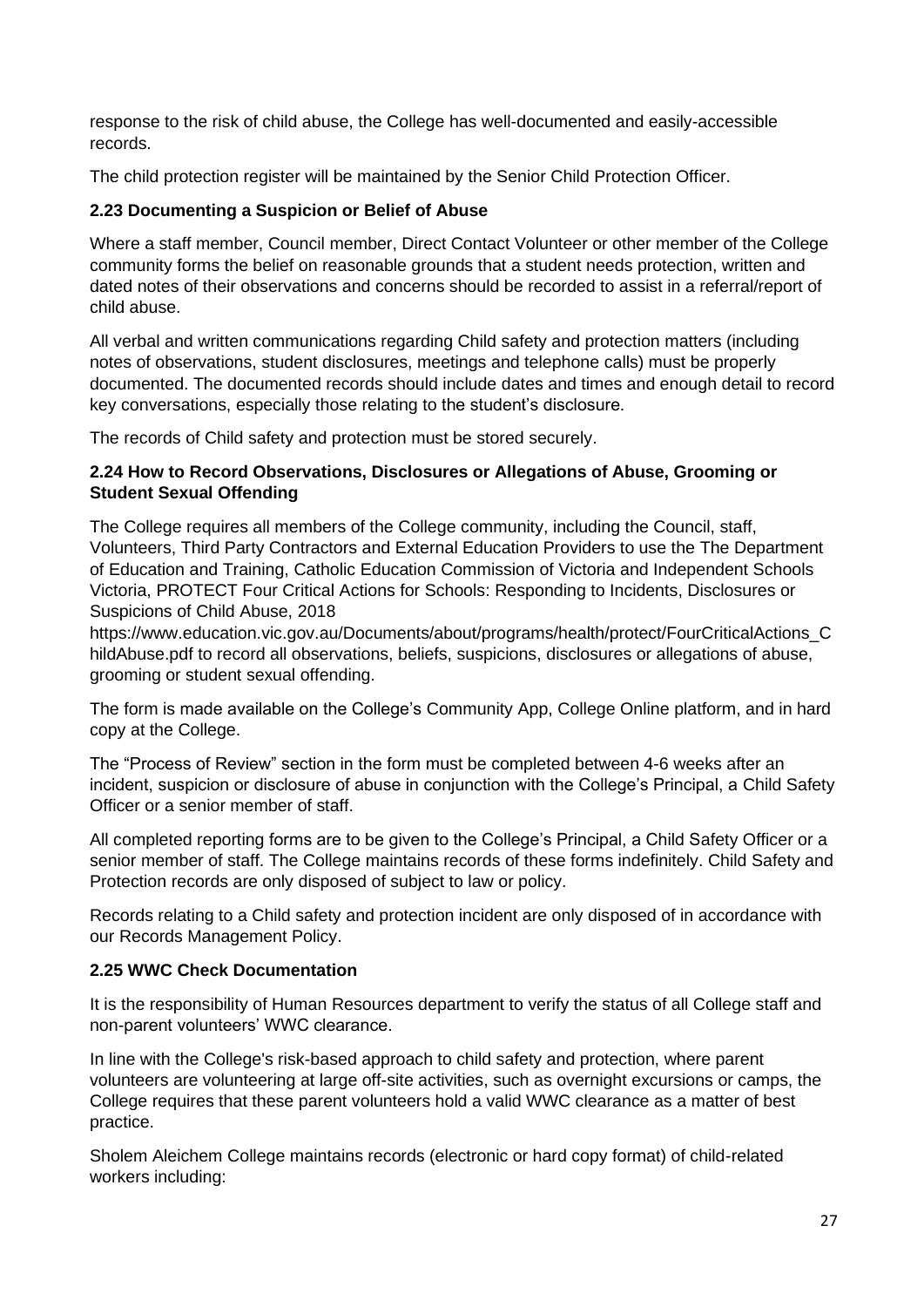- full name
- WWC Check Application Receipt Number (if applicable)
- WWC Check Card Number
- date and outcome of WWC Check clearance (if applicable)
- notices sent by the Department of Justice
- expiry date.

# **2.26 Records of Teacher Registration and VIT Notifications**

Sholem Aleichem College maintains a register of the registration status of all teachers at the College. That register includes a record of the date and type of any notifications made to the Victorian Institute of Teaching (VIT) by the College about a registered teacher.

It is the responsibility of the Principal to ensure that the register of teachers is maintained up to date with relevant notifications.

The effective implementation of the College's risk management strategies in Child Safety and Protection Risk Management is an example of taking reasonable precautions to prevent the physical or sexual abuse of a child.

The College maintains accurate and comprehensive records of these policies, procedures and strategies should the courts ever call on such evidence in relation to a claim against the College for damages in respect of child abuse.

# **2.27 Child Protection and Safety Program Review**

Sholem Aleichem College is committed to the continuous improvement of the policies and procedures making up our entire Child Protection and Safety Program. The Program as a whole is regularly reviewed for overall effectiveness and to ensure compliance with all child protection related laws, regulations and standards.

When undertaking these reviews, the College:

- actively seeks, actions, and incorporates feedback from students, families, the wider College community, Staff, Volunteers and Contractors
- analyses any complaints and child safety incidents that may have occurred
- communicates any learnings, adjustments or amendments to policy and practice widely throughout the College community.

# **2.28 Child Safety and Protection Procedures**

#### Reporting Child Safety Incidents or Concerns to the College

Whenever there are concerns that a child or young person is in immediate danger the Police should be called on 000.

Any person, including all Staff, Volunteers, Contractors, parents/carers and students, can at any time report concerns about the wellbeing of a child aged under 17 to Child Protection by:

- during business hours (8:45am-5:00pm, Monday to Friday), contacting the Child Protection intake service. South Division Intake - 1300 655 795
- after hours, telephoning 13 12 78.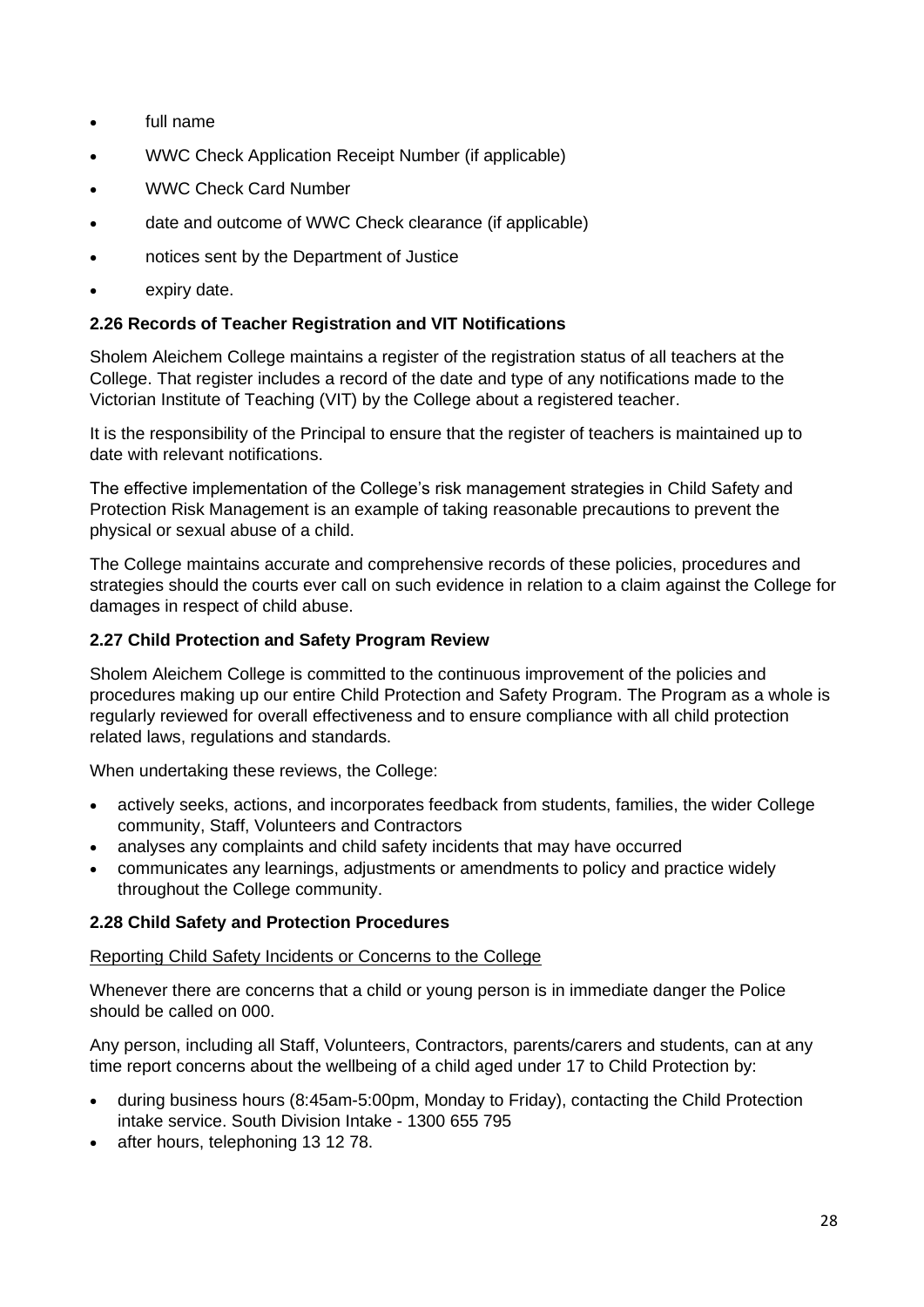# **Staff**

Our Child Protection and Safety Program provides detailed guidance for Council members, Staff, Volunteers and Contractors on how to identify key indicators of child abuse and other harm and how to report child safety incidents or concerns internally at the College. These reports can be made to a Child Safety Officer or the Principal.

Where the incident or concerns involves the Principal, internal reports should instead be made to the Council President

Our Child Protection and Safety Program also contains detailed guidance for Staff, Volunteers and Contractors about when and how to report child safety incidents or concerns to relevant external authorities.

We recognise that some individuals, particularly children, face additional vulnerabilities to child abuse and other harm, as well as additional barriers to disclosing child safety incidents or concerns. Our Inclusion department and College psychologist provide guidance on identifying additional vulnerabilities and barriers, and strategies for supporting these individuals to participate in the College community and enabling them to disclose child safety incidents or concerns to the College.

### Students, Parents/Carers and Community Members

The College provides students at the College with information about and encourages them to use multiple pathways to raise child safety incidents or concerns about or at the College. We explain these in our Child Safety and Protection Complaints Management (7) policy, and they include informal and formal ways, an 'anonymous' way, and through external child advocacy or child safety organisations.

Parents/carers, family members and other community members who have child safety concerns or who suspect that a child or young person associated with the College may be subject to abuse or other harm can contact:

- the College's Senior Child Safety Officer, Con Roubos, by phoning 85273000 or emailing croubos@sholem.vic.edu.au or the Principal; or
- if the concern relates to the Principal, the Council President.

Any person can also contact the Senior Child Safety Officer if they have concerns regarding the College's leadership in relation to child safety.

Communications will be treated confidentially on a 'need to know basis'.

#### The College's Response to External Reporting of Child Safety Incidents or Concerns

Our Child Protection and Safety Program sets out the procedures, consistent with PROTECT Four Critical Actions

(https://www.education.vic.gov.au/Documents/about/programs/health/protect/FourCriticalActions\_C hildAbuse.pdf), that the College will follow for any child safety incident or concern involving a student, College Staff, Volunteer, Contractor or Visitor, or other person connected to the College or the College environment.

It also provides guidance for all Staff, Volunteers and Contractors on their obligations to respond to and report, to relevant external authorities, child safety incidents and concerns.

These procedures and guidance involving the school or its staff are summarised in Responding to and Reporting Child Safety Incidents or Concerns (4).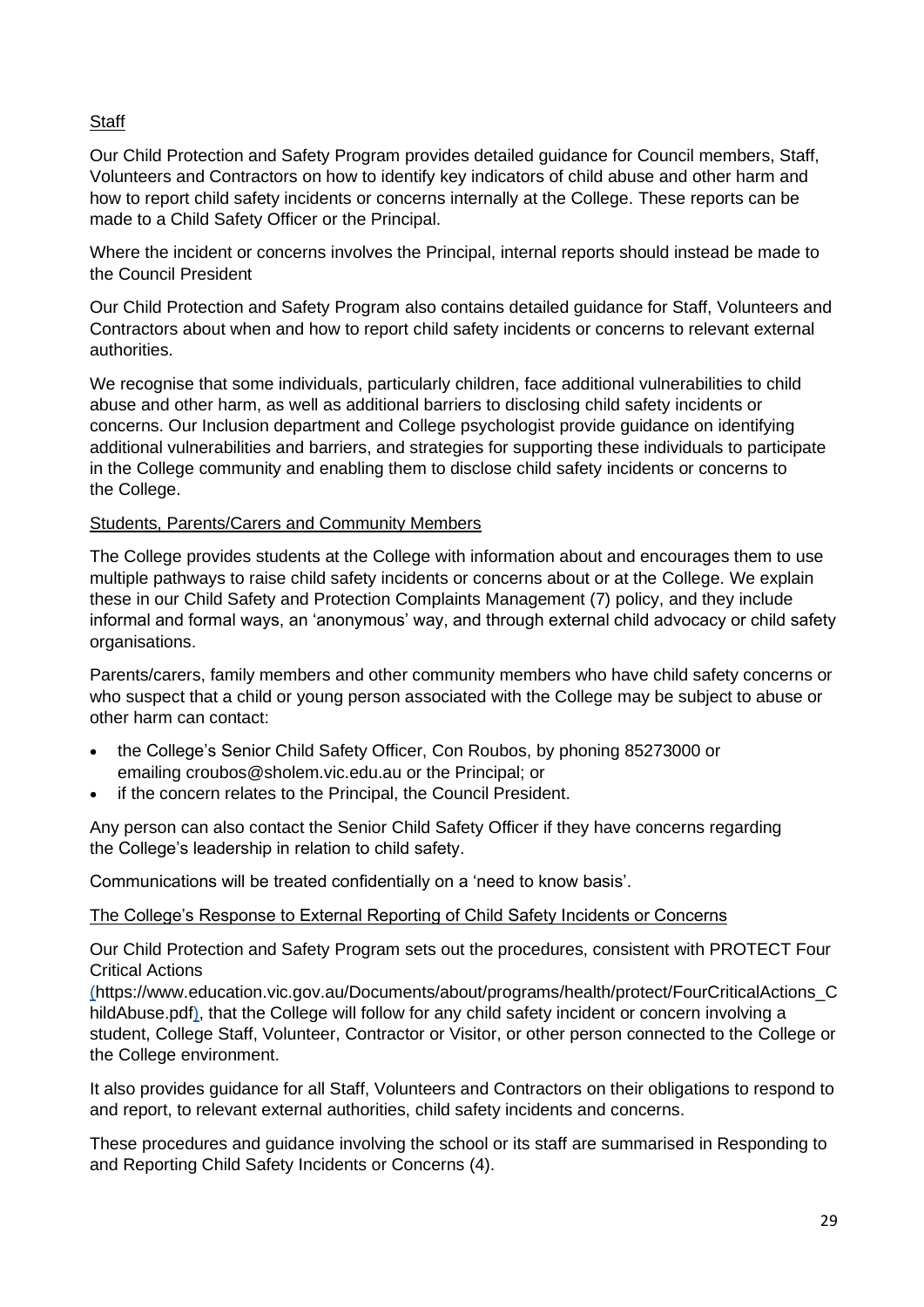# Support for Students, Families and Staff Following Child Safety Incident or Disclosure

Child safety incidents or concerns can cause trauma and significantly impact on the mental health and wellbeing of children, as well as on their families. In addition to reporting and referral to the relevant authorities, the College plays a central role in addressing this trauma and has a duty of care to ensure that students feel safe and supported at College.

The College employs a range of measures to support students affected by a child safety incident or concern, depending on the particular circumstances of the matter and of the student and their family:

- Child Safety Officers will work with the student and their family to develop a Student Support Plan
- support strategies that could be considered for students and/or their families might include offering or organising referrals to internal or external support, such as the College Psychologist or an external support agency and/or child advocacy organisation which specialises in supporting children and young people impacted by abuse or other harm.

The College offers former students who may disclose historical child safety incidents or concerns from their time at the College similar support.

Witnessing a child safety incident or receiving a disclosure of abuse or other harm can be a distressing experience for Staff, Volunteers and Contractors involved. The College assists impacted Staff, Volunteers and Contractors to access necessary support.

# **2.29 Implementation and Communication**

The Child Protection Policy is published on our College's Community App, the College Online platform, College website and a hard copy is available from reception.

It is provided to new Staff, and to Direct Contact and Regular Volunteers, and Direct Contact and Regular Contractors at their induction or prior to them commencing their work at the College.

All Visitors to the College, including Casual Volunteers and Casual Contractors, are provided with information about the [Child Protection Policy](https://sholem.complispaceprimary.com.au/module/53/page/04a71e8b-21b0-4a66-8b06-a479ec3e5b07.md) (including in particular the Child Safety and Protection Codes of Conduct and how to report child safety incidents or concerns to the College and to relevant external authorities) through our induction program.

# **2.30 Breach of the [Child Protection Policy](https://sholem.complispaceprimary.com.au/module/53/page/04a71e8b-21b0-4a66-8b06-a479ec3e5b07.md)**

Sholem Aleichem College enforces this [Child Protection Policy](https://sholem.complispaceprimary.com.au/module/53/page/04a71e8b-21b0-4a66-8b06-a479ec3e5b07.md) and our Child Safety and Protection Codes of Conduct. In the event of any non-compliance, we will instigate a review that may result in a range of measures including (depending on the severity of the breach):

- remedial education
- counselling
- increased supervision
- the restriction of duties
- suspension
- in the case of serious breaches, termination of employment, contract or engagement.

#### **2.31 Source of Obligation**

The [Child Protection Policy](https://sholem.complispaceprimary.com.au/module/53/page/04a71e8b-21b0-4a66-8b06-a479ec3e5b07.md) implements, and is to be read and understood in conjunction with:

- the Victorian Child Safe Standards
- Ministerial Order 1359